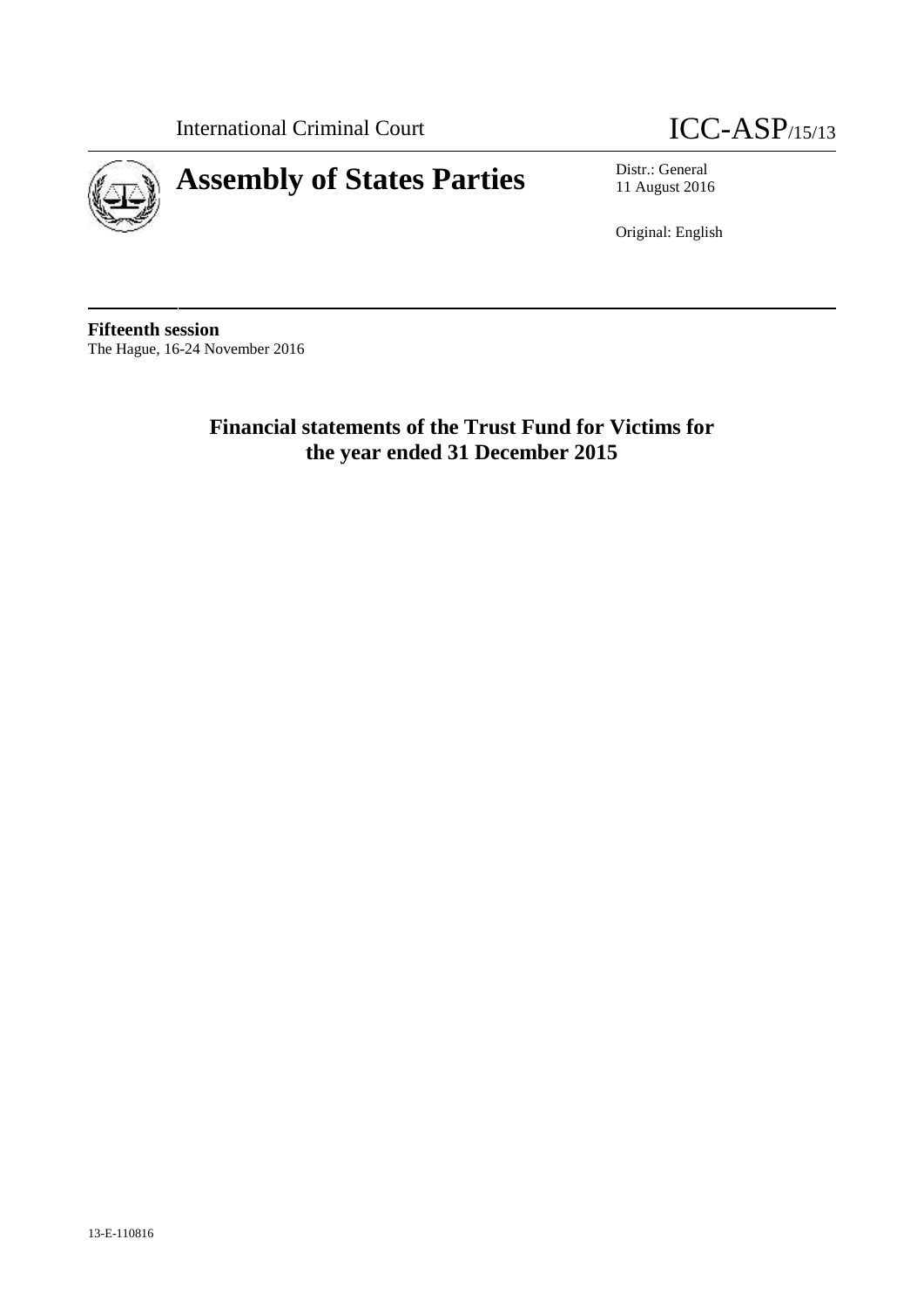# Contents

|     |                                                                                                        | Page |
|-----|--------------------------------------------------------------------------------------------------------|------|
|     |                                                                                                        | 3    |
|     |                                                                                                        | 3    |
|     |                                                                                                        | 3    |
|     |                                                                                                        | 4    |
|     |                                                                                                        | 5    |
|     |                                                                                                        | 5    |
|     |                                                                                                        | 6    |
|     |                                                                                                        | 6    |
|     |                                                                                                        | 7    |
|     |                                                                                                        | 8    |
| 1.  |                                                                                                        | 8    |
| 2.  |                                                                                                        | 8    |
| 3.  |                                                                                                        | 12   |
| 4.  |                                                                                                        | 13   |
| 5.  |                                                                                                        | 13   |
| 6.  |                                                                                                        | 13   |
| 7.  |                                                                                                        | 13   |
| 8.  |                                                                                                        | 13   |
| 9.  |                                                                                                        | 14   |
| 10. |                                                                                                        | 14   |
| 11. |                                                                                                        | 14   |
| 12. |                                                                                                        | 14   |
| 13. |                                                                                                        | 16   |
| 14. |                                                                                                        | 17   |
| 15. |                                                                                                        | 18   |
| 16. |                                                                                                        | 18   |
|     | External audit report on the financial statements of the Trust Fund for Victims - Financial year ended | 19   |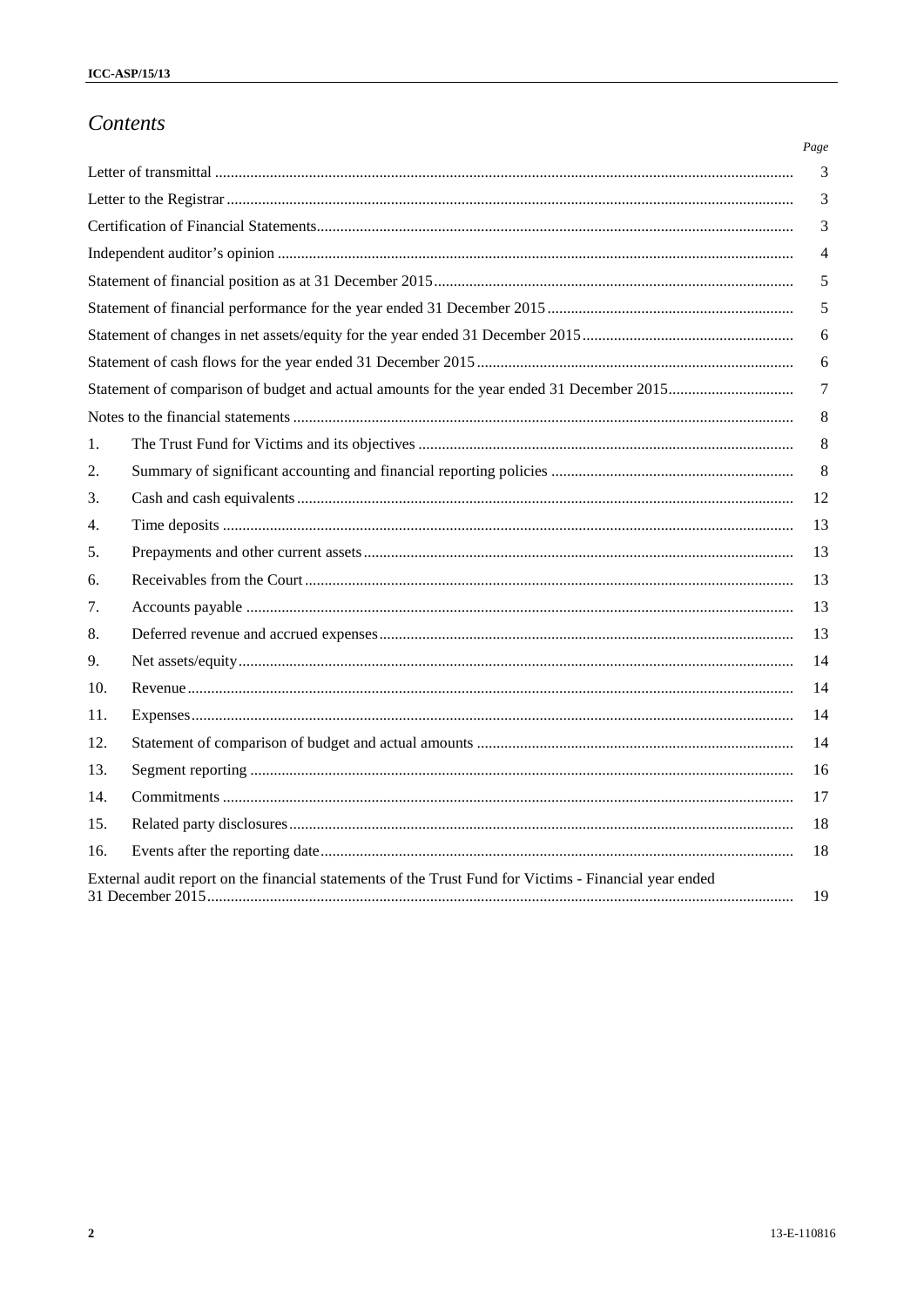# **Letter of transmittal**

13 June 2016

In accordance with Financial Regulation 11.1 the Registrar shall submit to the Auditor accounts for the financial period. I have the honour of submitting the financial statements of the Trust Fund for Victims for the financial period 1 January to 31 December 2015.

> Herman von Hebel Registrar

Richard Bellin External Audit Director Cour des Comptes, 13 rue Cambon, 75100 Paris Cedex 01 France

**Letter to the Registrar**

13 June 2016

Dear Mr Registrar,

Pursuant to Regulation 77(b) of the Regulations of the Trust Fund for Victims, the Board of Directors must submit the accounts and the financial statements of the Trust Fund for Victims for review by the External Auditor.

I would be grateful if you would sign the Letter of Transmittal to the External Auditor.

Respectfully yours

Motoo Noguchi, Chair, Board of Directors of the Trust Fund for Victims

# **Certification of Financial Statements**

13 June 2016

The financial statements and supporting notes are approved.

Motoo Noguchi, Chair, Board of Directors of the Trust Fund for Victims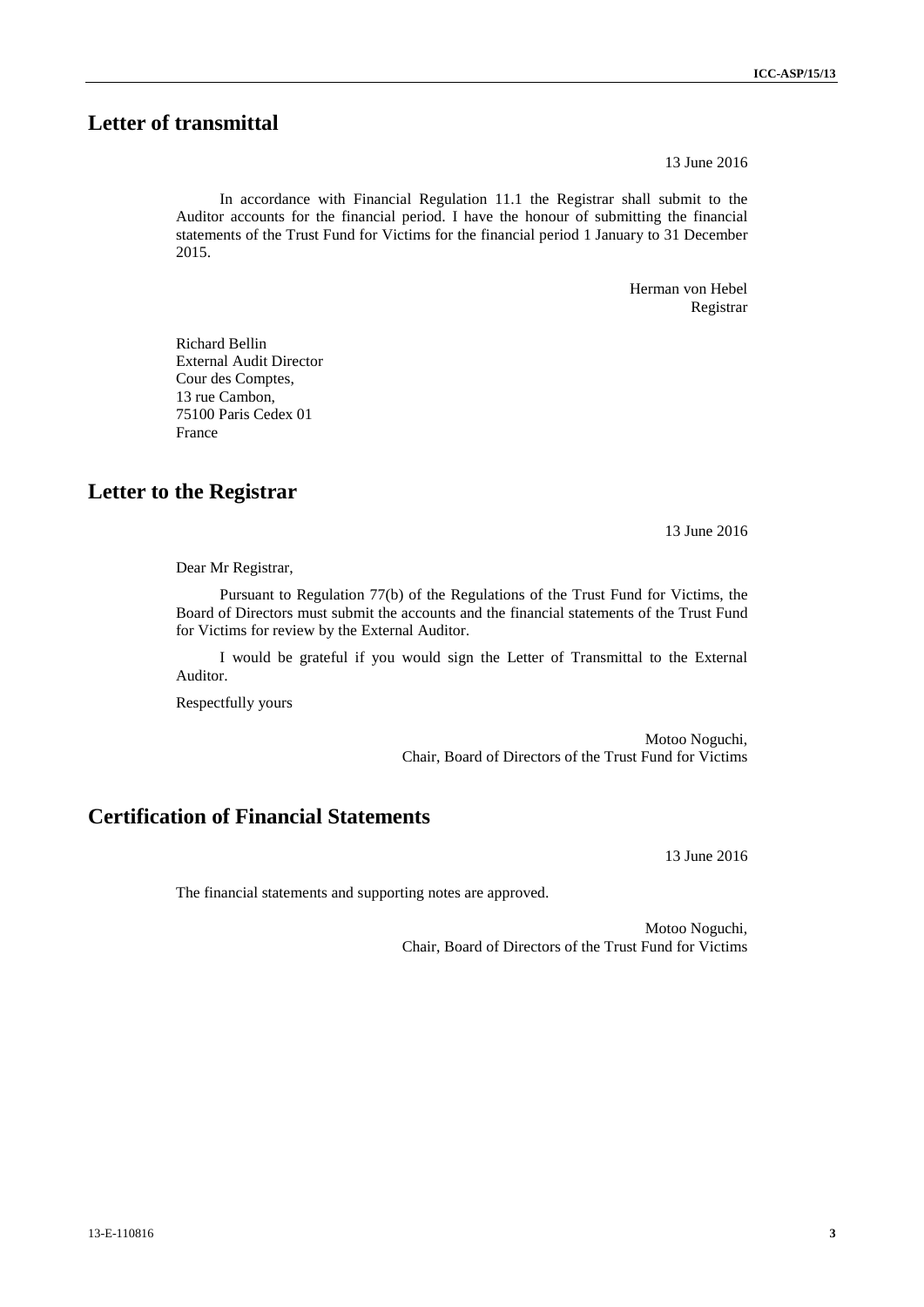## **Independent auditor's opinion**

We have audited the Financial Statements of The Trust Fund for Victims (TFV), for the 12 month period ended 31 December 2015. These financial statements include a Statement of Financial Position as at 31 December 2015, a Statement of Financial Performance, a Statement of Changes in Net Assets, a Statement of Cash Flows, a Statement of Comparison of Budget and Actual Amounts and Notes including a summary of the accounting principles and other information.

By virtue of Part IV, paragraph 77 of the Regulations of the Trust Fund for Victims, the Board of Directors is responsible for preparing and presenting the financial statements of The Trust Fund for Victims. These statements are in conformity with the International Public Sector Accounting Standards (IPSAS). This responsibility includes the design, implementation and monitoring of internal control procedures to ensure the preparation and the fair presentation of financial statements, free of significant misstatements, resulting either from frauds or errors. This responsibility also includes the determination of fair accounting estimates adapted to the circumstances.

Our responsibility is to express an opinion on these financial statements based on our audit. We have conducted our audit in accordance with the International Standards on Auditing (ISA). These Standards require us to comply with the ethical rules and to plan and perform our audit in order to obtain a reasonable assurance that the financial statements are free from material misstatements.

An audit consists in implementing audit procedures in order to collect audit evidence regarding the amounts and the information presented in the financial statements. The design of the audit procedures is based on the external auditor's professional judgment, as well as the risk evaluation that the financial statements include significant misstatements, resulting either from frauds or errors. In the context of this risk evaluation, the auditor considers the internal control in place for the preparation and presentation of the financial statements, in order to design appropriate audit procedures and not in order to express any opinion on the internal control. An audit also consists in evaluating that the accounting method applied and the presentation of the financial statements are appropriate and that the significant accounting estimates are reasonable.

We believe that the audit evidence collected is sufficient and appropriate to constitute a reasonable basis for our opinion.

Based on our audit, the financial statements give a fair view of the financial position of the Trust Fund for Victims as at 31 December 2015, as well as the financial performance, the changes in net assets, the cash flow and the comparison of budget and actual amounts for the 12 month period ending 31 December 2015 in conformity with the IPSAS.

> *(Signed)* Didier Migaud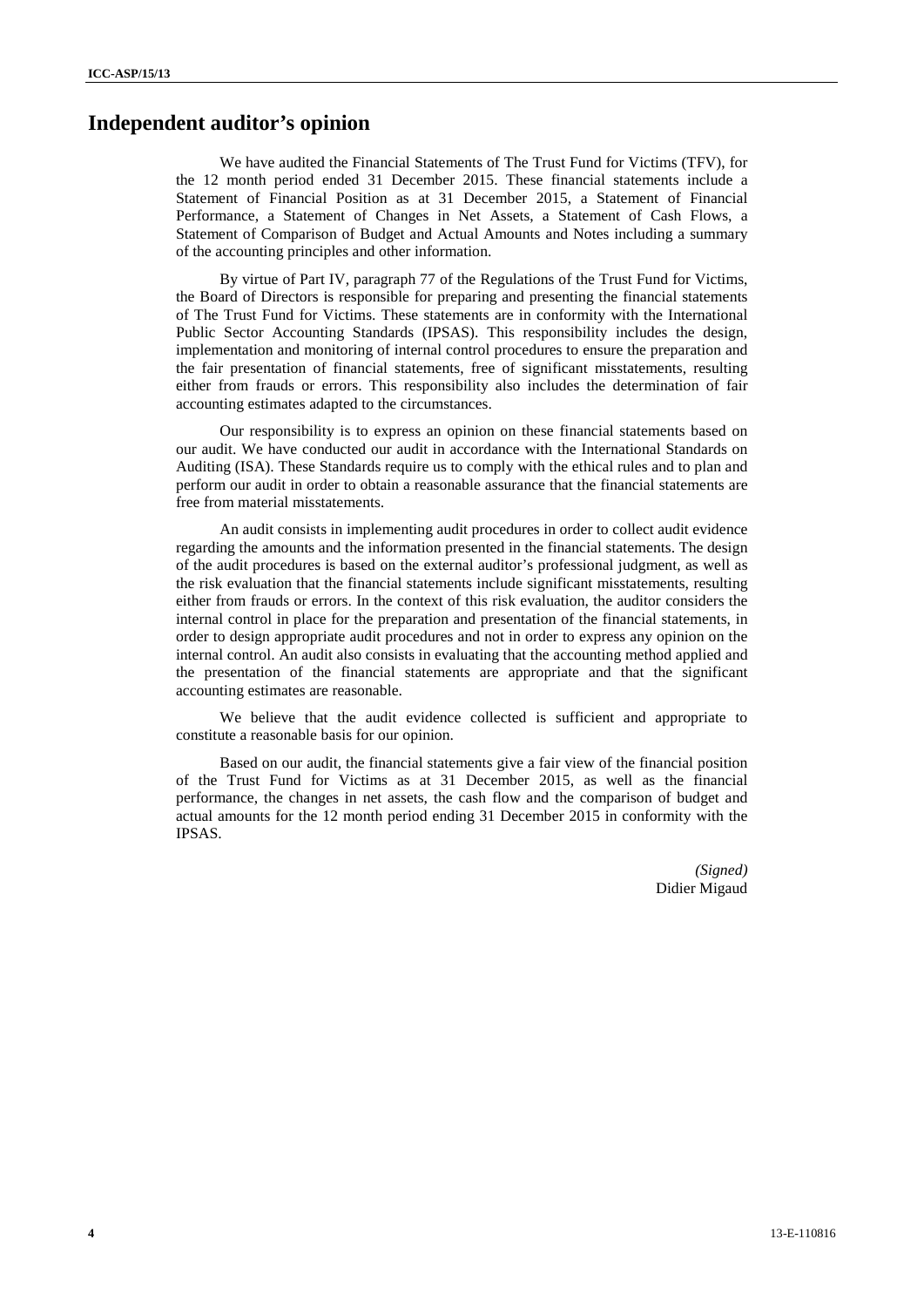# **Statement I**

### **Trust Fund for Victims**

**Statement of financial position as at 31 December 2015 (in thousands of euros)**

|                                         | <b>Note</b>    | 2015   | 2014   |
|-----------------------------------------|----------------|--------|--------|
| <b>Assets</b>                           |                |        |        |
| <b>Current assets</b>                   |                |        |        |
| Cash and cash equivalents               | $\mathfrak{Z}$ | 13,186 | 6,407  |
| Time deposits                           | $\overline{4}$ |        | 5,473  |
| Prepayments and other current assets    | 5              | 533    | 454    |
| Receivables from the Court              | 6              | 154    | 249    |
| Total current assets                    |                | 13,873 | 12,583 |
| <b>Non-current assets</b>               |                |        |        |
| Receivables from the Court              | 6              | 49     | 154    |
| Total non-current assets                |                | 49     | 154    |
| <b>Total assets</b>                     |                | 13,922 | 12,737 |
| <b>Liabilities</b>                      |                |        |        |
| <b>Current liabilities</b>              |                |        |        |
| Accounts payable                        | 7              |        | 62     |
| Deferred revenue and accrued expenses   | 8              |        | 37     |
| Total current liabilities               |                |        | 99     |
| <b>Total liabilities</b>                |                |        | 99     |
| Net assets/equity                       | 9              | 13,922 | 12,638 |
| Total liabilities and net assets/equity |                | 13,922 | 12,737 |

The accompanying notes form an integral part of these financial statements.

# **Statement II**

## **Trust Fund for Victims**

**Statement of financial performance for the year ended 31 December 2015 (in thousands of euros)**

|                                  | <b>Note</b> | 2015  | 2014  |
|----------------------------------|-------------|-------|-------|
| <b>Revenue</b>                   |             |       |       |
| Assessed contributions           | 10          | 1,816 | 1,586 |
| Voluntary contributions          | 10          | 2,943 | 5,027 |
| Financial revenue                | 10          | 94    | 110   |
| Total revenue                    |             | 4,853 | 6,723 |
| <b>Expenses</b>                  |             |       |       |
| Regular administrative expenses  |             | 1,766 | 1,433 |
| Programme expenses               |             | 1,554 | 1,324 |
| Total expenses                   | 11          | 3,320 | 2,757 |
| Surplus/(deficit) for the period |             | 1,533 | 3,966 |

The accompanying notes form an integral part of these financial statements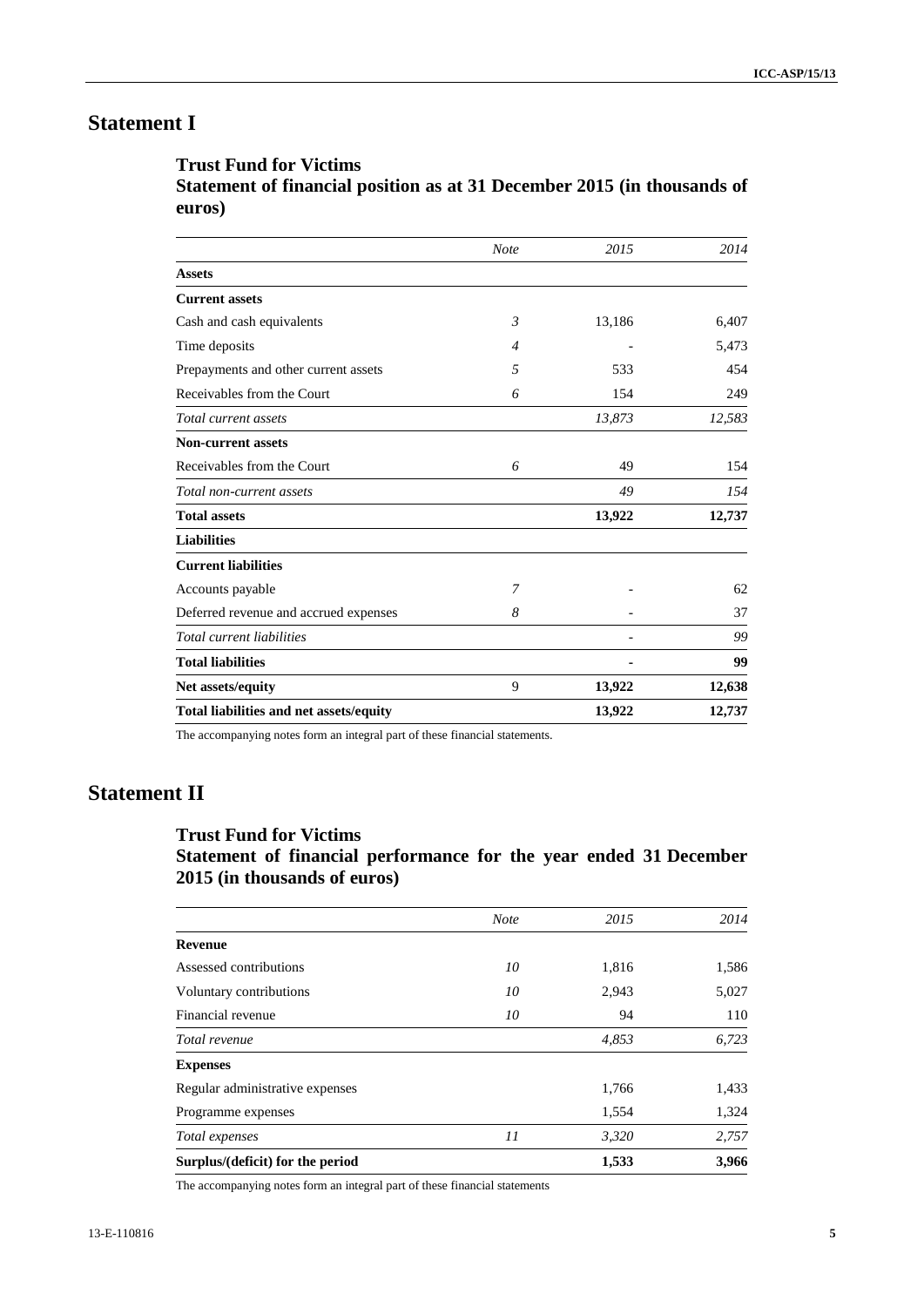# **Statement III**

## **Trust Fund for Victims**

**Statement of changes in net assets/equity for the year ended 31 December 2015 (in thousands of euros)**

|                                                          | General<br>Fund | <i>Other</i><br>funds | Reparation<br>Reserve | <b>Total Net</b><br>Assets/equity |
|----------------------------------------------------------|-----------------|-----------------------|-----------------------|-----------------------------------|
| Opening balance as at 1 January 2014                     | 392             | 5,823                 | 2,600                 | 8,815                             |
| Movement in net assets/equity in 2014                    |                 |                       |                       |                                   |
| Surplus/(deficit)                                        | 154             | 3,812                 |                       | 3,966                             |
| Credits to States Parties/donors                         | (143)           |                       |                       | (143)                             |
| Transfer to reserve                                      |                 | (1,000)               | 1,000                 |                                   |
| Total movements during the year                          | 11              | 2,812                 | 1,000                 | 3,823                             |
| Total net assets/equity as at                            |                 |                       |                       |                                   |
| 31 December 2014                                         | 403             | 8,635                 | 3,600                 | 12,638                            |
| Movement in net assets/equity in 2015                    |                 |                       |                       |                                   |
| Surplus/(deficit)                                        | 49              | 1,484                 |                       | 1,533                             |
| <b>Credits to States Parties/donors</b>                  | (249)           |                       |                       | (249)                             |
| Transfer to reserve                                      |                 | (1,200)               | 1,200                 |                                   |
| Total movements during the year                          | (200)           | 284                   | 1,200                 | 1,191                             |
| Total net assets/equity as at<br><b>31 December 2015</b> | 203             | 8,919                 | 4,800                 | 13,922                            |

The accompanying notes form an integral part of these financial statements.

# **Statement IV**

## **Trust Fund for Victims Statement of cash flows for the year ended 31 December 2015 (in thousands of euros)**

|                                                                       | 2015   | 2014     |
|-----------------------------------------------------------------------|--------|----------|
| <b>Cash flows from operating activities</b>                           |        |          |
| Surplus/(deficit) for the period (Statement II)                       | 1,533  | 3,966    |
| Unrealized foreign exchange differences                               | 6      | (12)     |
| (Increase)/decrease in time deposits                                  | 5,473  | (5, 473) |
| (Increase)/decrease in receivables from the Court                     | 200    | (11)     |
| (Increase)/decrease in prepayments and other current assets           | (96)   | (93)     |
| Increase/(decrease) in accounts payable                               | (57)   | 57       |
| Increase/(decrease) in deferred revenue and accrued expenses          | (37)   | 37       |
| Less: interest income                                                 | (57)   | (62)     |
| Net cash flows from operating activities                              | 6,965  | (1, 591) |
| <b>Cash flows from investing activities</b>                           |        |          |
| Plus: interest received                                               | 57     | 62       |
| Net cash flows from investing activities                              | 57     | 62       |
| <b>Cash flows from financing activities</b>                           |        |          |
| <b>Credits to States Parties</b>                                      | (249)  | (143)    |
| Net cash flows from financing activities                              | (249)  | (143)    |
| Net increase/(decrease) in cash and cash equivalents                  | 6,773  | (1,672)  |
| Unrealized foreign exchange gains/losses on cash and cash equivalents | 6      |          |
| Cash and cash equivalents at beginning of financial period            | 6,407  | 8,079    |
| Cash and cash equivalents at 31 December (Statement I)                | 13,186 | 6,407    |

The accompanying notes form an integral part of these financial statements.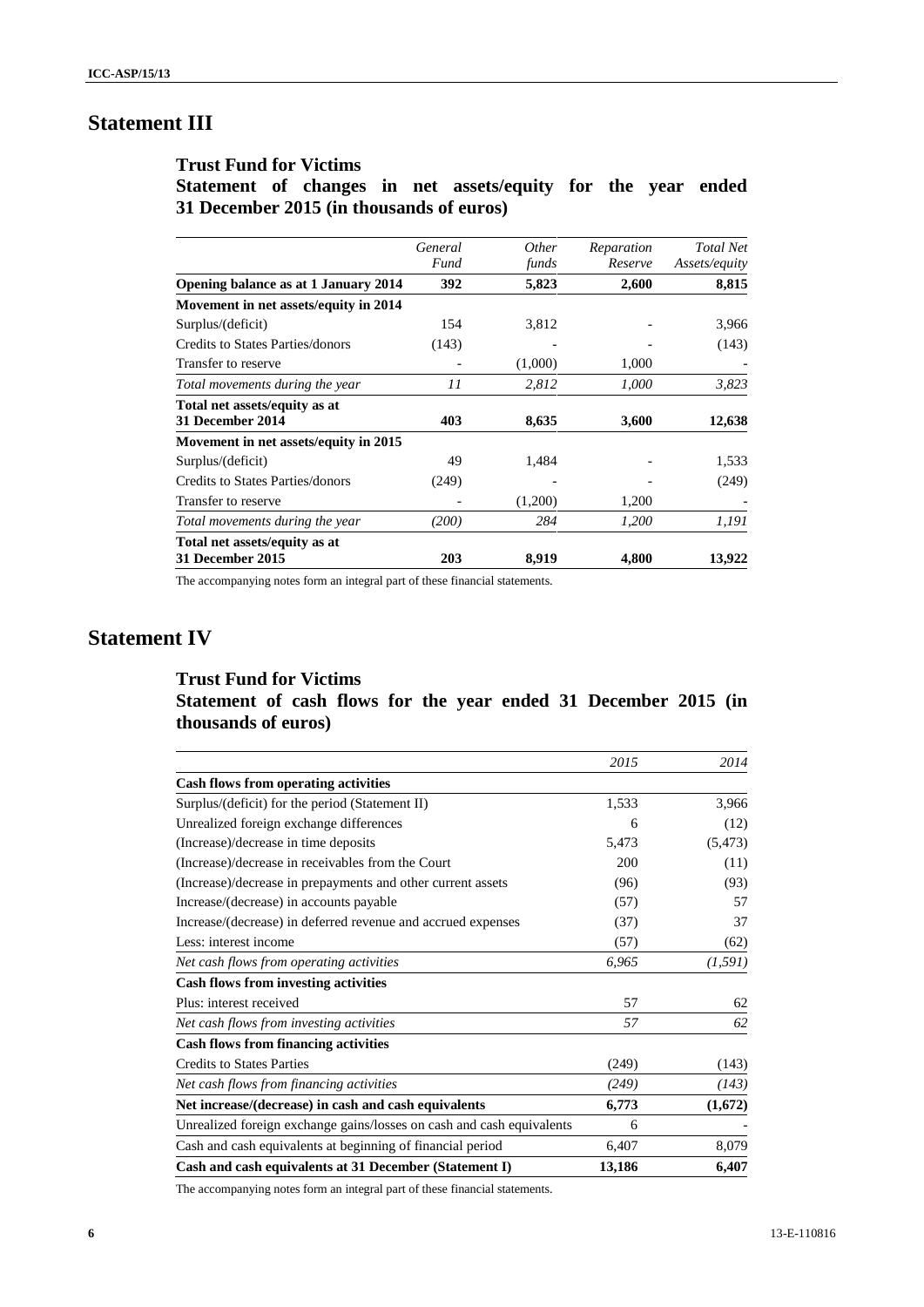# **Statement V**

## **Trust Fund for Victims**

**Statement of comparison of budget and actual amounts for the year ended 31 December 2015 (in thousands of euros)**

| Object of expenditure $*$    | Appropriation approved | Total expenditure | Total surplus |
|------------------------------|------------------------|-------------------|---------------|
| Staff costs                  | 740                    | 879               | (139)         |
| General temporary assistance | 524                    | 185               | 339           |
| Consultants                  | 145                    | 45                | 100           |
| Sub-total other staff        | 669                    | 230               | 439           |
| Travel                       | 213                    | 227               | (14)          |
| Hospitality                  | 3                      | 3                 |               |
| Contractual services         | 146                    | 189               | (43)          |
| Training                     | 22                     | 13                | 9             |
| General operating expenses   | 20                     |                   | 20            |
| Supplies and materials       | 3                      | 2                 | 1             |
| Sub-total non-staff          | 407                    | 434               | (27)          |
| <b>Total</b>                 | 1,816                  | 1,543             | 273           |

\* The budget for the Secretariat is approved as Major Programme VI of the Court's budget.

The accompanying notes form an integral part of these financial statements.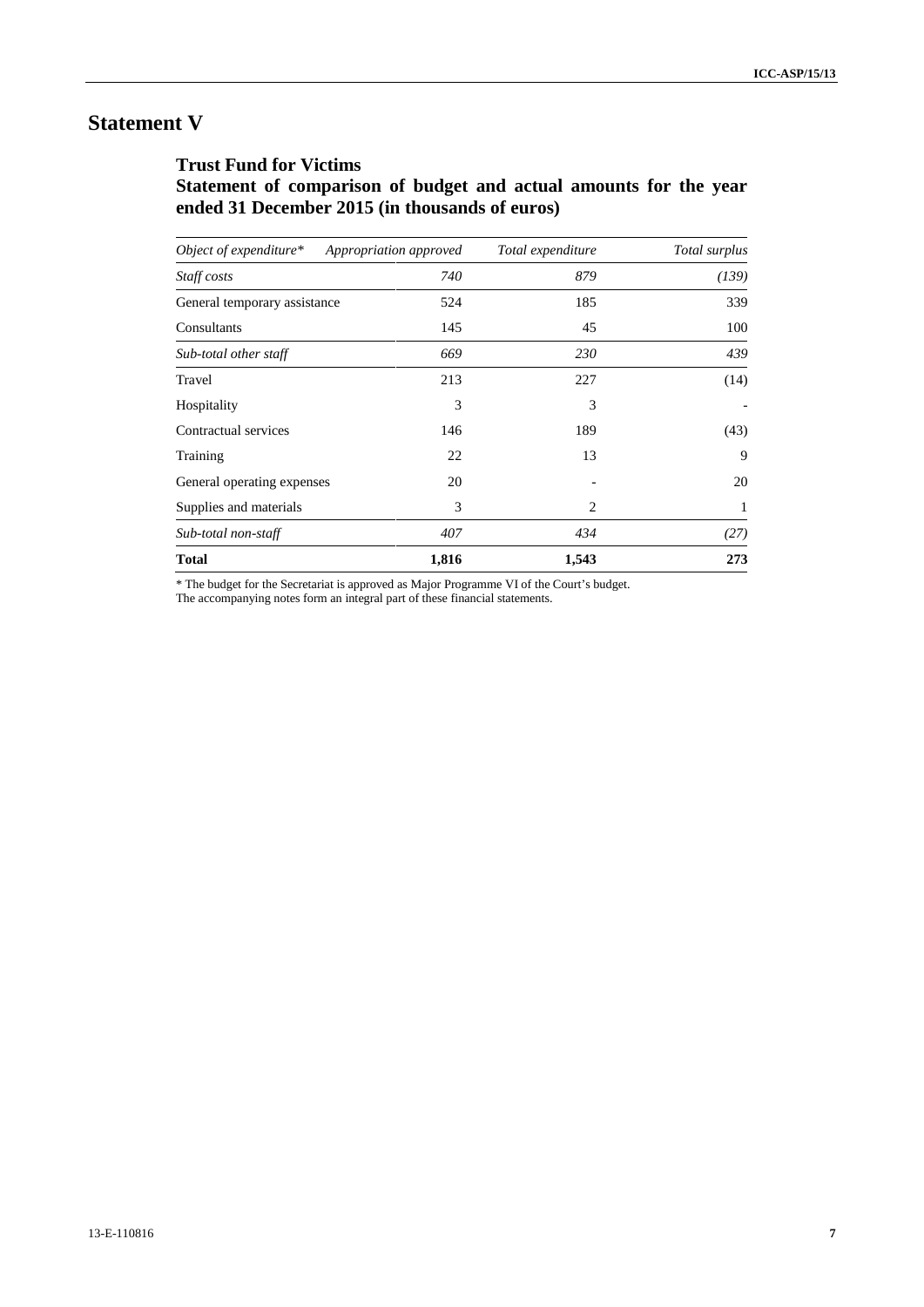# **Notes to the financial statements**

### **1. The Trust Fund for Victims and its objectives**

#### 1.1 *Reporting entity*

The Trust Fund for Victims ("the Trust Fund") was established by the Assembly of States Parties ("the Assembly") in its resolution ICC-ASP/1/Res.6, for the benefit of victims of crimes within the jurisdiction of the International Criminal Court ("the Court"), and the families of such victims. Its primary goal is to support victims and their families to overcome harm, lead a dignified life and contribute towards reconciliation and peacebuilding within their communities.

In the annex to that resolution, the Assembly established a Board of Directors ("the Board"), which is responsible for management of the Trust Fund.

The Secretariat of the Trust Fund for Victims ("the Secretariat") administers the Trust Fund, offers administrative support to the Board and its meetings and operates under the full authority of the Board. For administrative purposes, the Secretariat and staff are attached to the Registry of the Court and are part of the staff of the Registry and, as such, of the Court, and enjoy the same rights, duties, privileges, immunities and benefits.

By resolution ICC-ASP/4/Res.3, the Assembly adopted the Regulations of the Trust Fund for Victims, which state that the Trust Fund is a separate reporting entity. The Trust Fund and the Secretariat are controlled by the Board and are considered to be a single economic entity for financial reporting purposes. The Trust Fund and the Secretariat are referred to together as the Trust Fund.

### **2. Summary of significant accounting and financial reporting policies**

#### **Basis of preparation**

2.1 The financial statements of the Trust Fund are maintained in accordance with the Financial Regulations and Rules of the Court, as established by the Assembly in the annex to resolution ICC-ASP/1/Res.6. The financial statements of the Trust Fund have been prepared on the accrual basis of accounting, in compliance with the International Public Sector Accounting Standards (IPSAS). These notes form an integral part of the Trust Fund's financial statements.

2.2 *Financial period*: the financial period is one calendar year.

2.3 *Historical cost basis*: the financial statements are prepared on the historical cost basis of accounting.

#### **Currency of accounts and treatment of exchange rate movements**

2.4 The Trust Fund's functional and presentation currency is the euro.

2.5 Foreign currency transactions are translated into the functional currency using the United Nations operational rates of exchange which approximate the exchange rates prevailing at the dates of the transactions. Foreign exchange gains and losses resulting from the settlement of such transactions and from the translation at year-end of exchange rates of monetary assets and liabilities denominated in foreign currencies are recognized in the Statement of financial performance.

2.6 Non-monetary assets and items that are measured in terms of historical cost in foreign currency are translated using the exchange rate at the date of the transaction and are not retranslated at the reporting date.

#### **Use of estimates and judgements**

2.7 The preparation of the financial statements in conformity with IPSAS requires management to make judgements, estimates and assumptions that affect the application of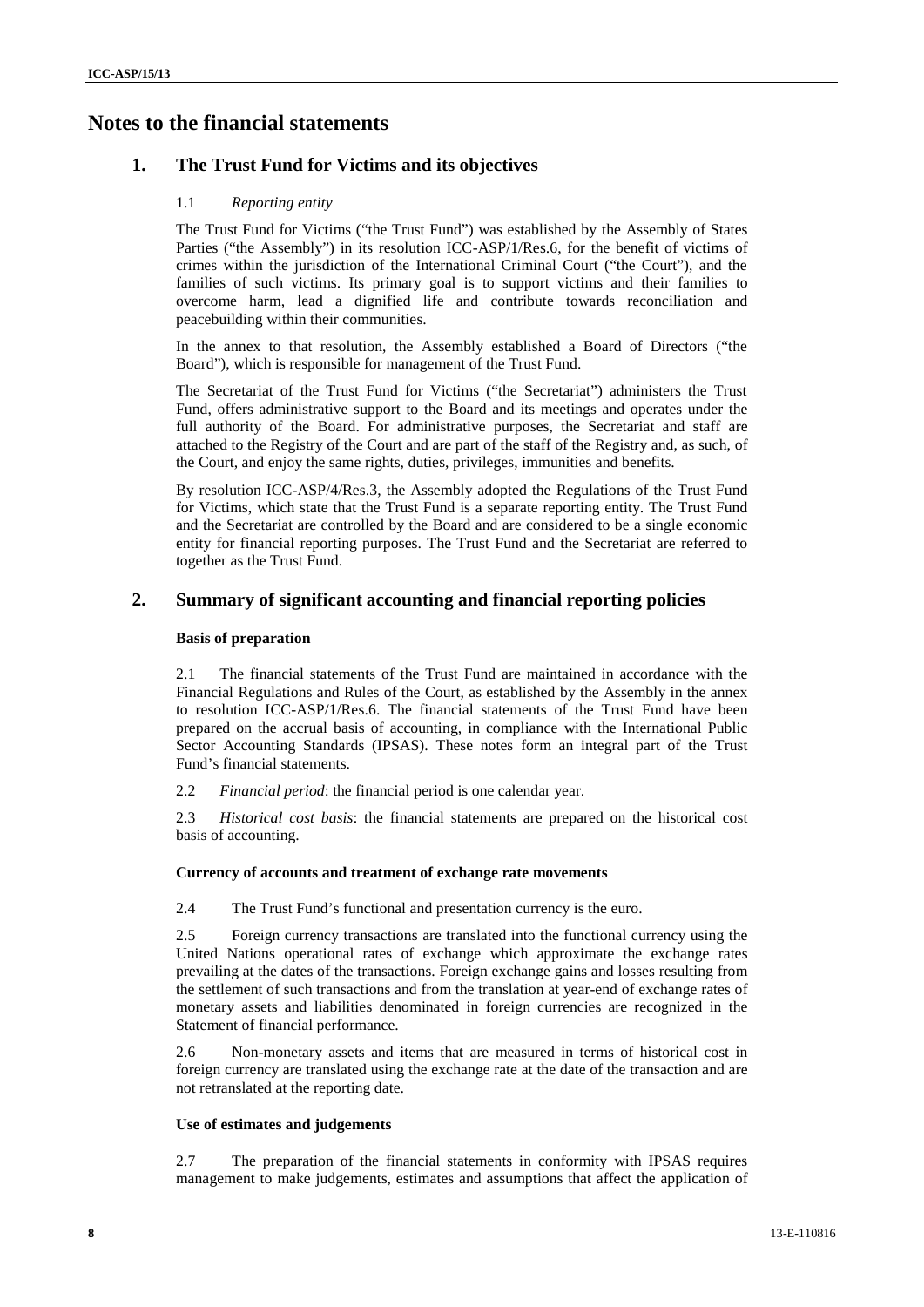accounting policies and the reported amounts of assets, liabilities, revenue and expenses. The estimates and associated assumptions are based on past experience and various other factors that are believed to be reasonable under the circumstances, and information available at the date of preparation of the financial statements, the results of which form the basis of judgements about carrying values of assets and liabilities that are not readily apparent from other sources. Actual results may differ from these estimates.

2.8 The estimates and underlying assumptions are reviewed on an on-going basis. Revisions to accounting estimates are recognized in the period in which the estimate is revised and any future periods affected.

2.9 The judgements made by management in the application of IPSAS that have a significant effect on the financial statements and estimates with a significant risk of material adjustment in the next year are as follows:

(a) The Trust Fund recognizes revenue from voluntary contributions upon receipt or upon signature of a binding agreement, where applicable. While agreements generally include restrictions on the use of funds, they do not include any measurable performance conditions which would require revenue to be deferred until conditions are satisfied;

(b) The Trust Fund advances funds to implementing partners on the basis of contractual provisions. Management believes that outstanding advances to implementing partners are fully recoverable. Provision for doubtful debt is not recognized in respect of any receivables from implementing partners.

#### **Cash and cash equivalents**

2.10 Cash and cash equivalents are held at nominal value and comprise cash on hand, funds held in current accounts, interest-bearing bank accounts and time deposits with a maturity of less than three months.

#### **Financial instruments**

2.11 The Trust Fund classifies its financial instruments as loans and receivables and other financial liabilities. Financial assets consist mainly of short-term bank deposits and accounts receivable. Financial liabilities consist of accounts payable.

2.12 All financial instruments are initially recognized in the Statement of financial position at their fair values plus transaction costs. Subsequently, they are measured at amortized cost using the effective interest method. The historical cost-carrying amount of receivables and payables subject to normal trade credit terms approximates the fair value of the transaction.

#### **Financial Risks**

2.13 The Trust Fund has instituted prudent risk management policies and procedures in accordance with the Court's Financial Regulations and Rules. The Trust Fund makes shortterm investments of moneys not needed for immediate requirements. In the normal course of business, the Trust Fund is exposed to financial risk, such as market risk (foreign currency exchange and interest rate), credit risk and liquidity risk.

2.14 *Currency risk*: the risk that the fair value or future cash flows of a financial instrument will fluctuate because of changes in foreign exchange rates. The Trust Fund is exposed to currency risk through transactions in foreign currencies relating to the projects it funds.

2.15 *Interest rate risk*: the risk that the fair value or future cash flows of a financial instrument will fluctuate because of changes in market interest rates. The Trust Fund deposits its funds only in short-term fixed interest accounts, and therefore has no significant interest rate risk exposure.

2.16 *Credit risk*: the risk that one party to a financial instrument will cause a financial loss for the other party by failing to discharge an obligation. The Trust Fund is exposed to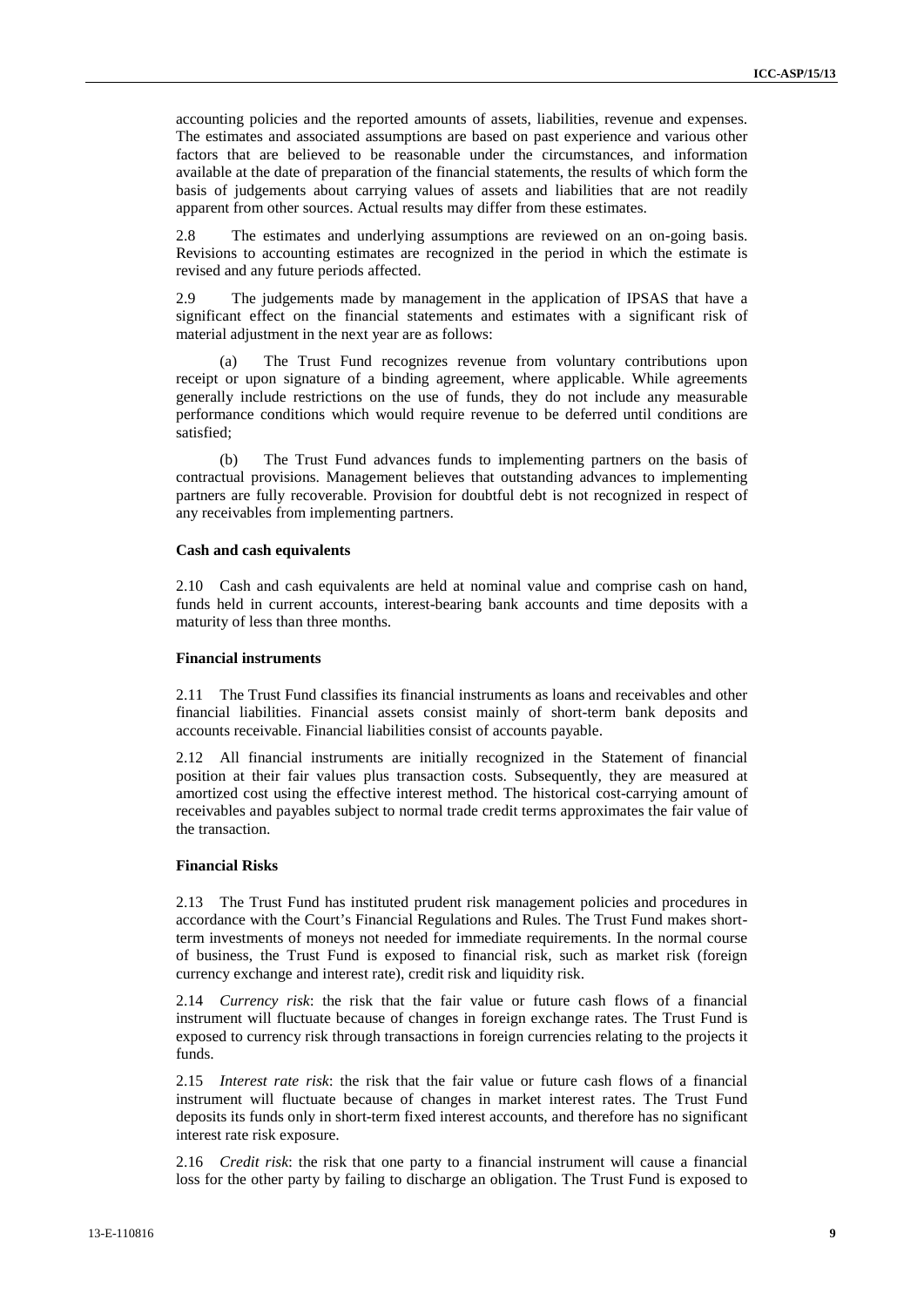credit risk through advances of funds to project implementing partners and deposits at banks. The Trust Fund has policies that limit exposure to risk from any one financial institution.

2.17 *Liquidity risk*: this risk arises from the general funding of the Trust Fund's activities. The operations of the Secretariat are funded from assessed contributions through the Court. Grants to implementing partners are made on the basis of voluntary contributions received.

#### **Receivables**

2.18 Receivables and advances are recognized initially at nominal value. Allowances for estimated irrecoverable amounts are recognized for receivables and advances when there is objective evidence that the asset is impaired, the impairment losses being recognized in the statement of financial performance.

2.19 *Receivables from the Court* are recognized for the amount of assessed contributions for funding the activities of the Secretariat, net of expenses incurred from these assessed contributions.

In its resolution ICC-ASP/3/Res. 7, the Assembly decided that, pending further evaluation by the Assembly, the Secretariat would be funded by the regular budget. The Board submits a proposed budget for the Secretariat which is presented as a separate Major Programme VI in the Court's budget and is adopted by the Assembly. The Court assesses States Parties for the budget of the Secretariat. In substance, the Court collects assessed contributions as an agent of the Trust Fund and these assessments do not give rise to an increase in net assets or revenue of the Court, but are recognized as a receivable and revenue of the Trust Fund. The receivables are reduced as expenses are incurred by the Secretariat. Liabilities to vendors and the staff of the Secretariat are settled directly by the Court. The receivables are finally settled when the Court credits any cash surplus pertaining to Major Programme VI, in accordance with the Financial Regulations and Rules of the Court, to the States Parties.

#### **Other current assets**

2.20 Other current assets comprise interest accrued on bank accounts and deposits.

#### **Accounts payable**

2.21 Accounts payable are recognized initially at nominal value, which best estimates the amount required to settle the obligation at the reporting date.

#### **Deferred revenue and accrued expenses**

2.22 Deferred revenue includes pledged contributions for future financial periods and other revenue received but not yet earned.

2.23 Accrued expenses are recognized in respect of goods and services delivered during the reporting period for which invoices have not been received.

#### **Related party disclosures**

2.24 The Trust Fund will disclose related parties that have the ability to exercise control or significant influence over the Trust Fund by making financial and operational decisions, or will disclose if a related party and the Trust Fund are subject to common control. Transactions that are within a normal supplier or client/recipient relationship on terms and conditions no more or less favourable than those done at arm's length in the same circumstance between the Trust Fund and its related parties will not be considered as related party transactions and therefore will not be disclosed. The Trust Fund and the Court are related parties as they are subject to the common control of the Assembly.

2.25 The key management personnel of the Trust Fund are the Board of Directors and the Executive Director, both of whom have authority and responsibility for planning, directing and controlling the activities of the Trust Fund and influencing its strategic direction. The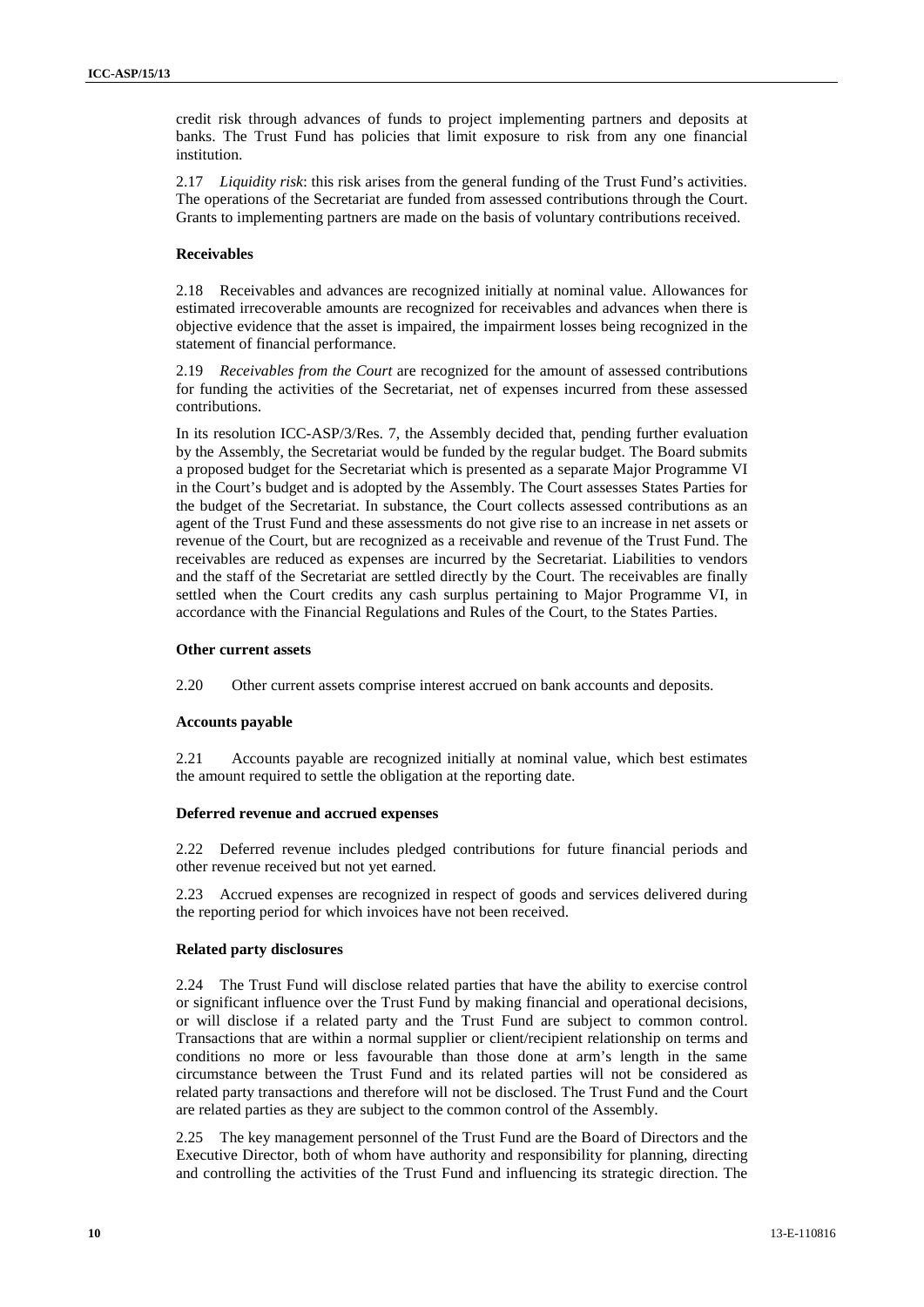remuneration and benefits of key management personnel are considered a related party transaction. In addition, the Trust Fund will disclose any specific transactions with key management personnel and their family members.

#### **Provisions and contingent liabilities**

2.26 *Provisions* are recognized when the Trust Fund has a present legal or constructive obligation as a result of past events, it is more likely than not that an outflow of resources will be required to settle that obligation, and the amount can be reliably estimated. The amount of the provision is the best estimate of the expenditure required to settle the present obligation at the reporting date. The estimate is discounted where the effect of the time value of money is material. Provisions are released only for such expenses in respect of which provisions are recognized at inception. If the outflow of economic benefits to settle the obligations is no longer probable, the provision is reversed.

2.27 *Contingent liability* is a possible obligation that arises from past events and whose existence will be confirmed only by the occurrence or non-occurrence of one or more uncertain future events not wholly within the control of the Trust Fund, or a present obligation which will probably not result in an outflow of economic resources/service potential or the amount of which cannot be measured with sufficient reliability. Contingent liabilities, if any, are disclosed in the notes to the financial statements.

#### **Commitments**

2.28 *Commitments* are non-cancellable obligations to provide funds in the future to organizations that are implementing projects based on a contract entered into with the Trust Fund. Commitments are recognized off-balance sheet and are disclosed in the financial statements until such time as funds are advanced or the implementing partner submits financial reports demonstrating that activities, for which the organization is entitled to receive funds, have been performed.

#### **Non-exchange revenue**

2.29 *Voluntary contributions*: revenue from voluntary contributions that include restrictions on their use is recognized upon signature of a binding agreement between the Trust Fund and the donor providing the contribution. Revenue from voluntary contributions that attach conditions to their use, including an obligation to return the funds to the contributing entity if such conditions are not met, is recognized as the conditions are satisfied. Until such conditions are met, the obligation is recognized as a liability. Voluntary contributions and other revenues which are not provided for by binding agreements are recognized as revenue when received.

2.30 *Goods-in-kind contributions* are recognized at their fair value and goods and the corresponding revenue are recognized immediately if no condition is attached. If conditions are attached, a liability is recognized until such time as the conditions are met and the obligation is satisfied. Revenue is recognized at fair value, measured as of the date of acquisition of the donated assets.

2.31 *Services-in-kind*: revenue resulting from services-in-kind is not recognized. Major services-in-kind are disclosed in the financial statements, including their fair value, when it is practicable to determine it*.*

#### **Exchange revenue**

2.32 *Financial revenue* comprises interest revenue and net foreign exchange gains. Interest revenue is recognized in the Statement of financial performance as it accrues, taking into account the effective yield on the asset. At the end of the financial period, a net balance of the account for foreign exchange gains and losses, if positive, is recognized as revenue.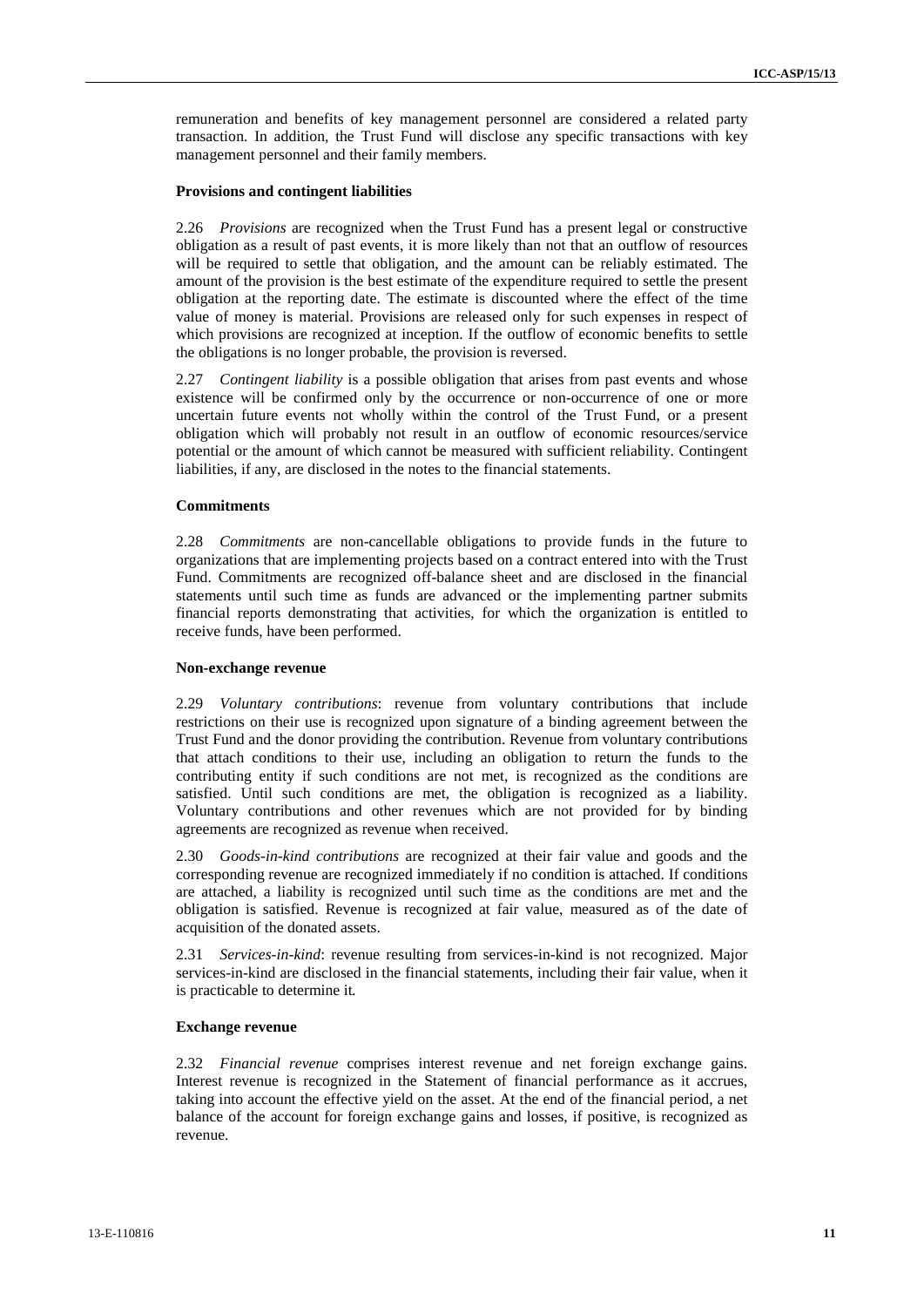#### **Expenses**

2.33 *Financial expenses* comprise bank charges and net foreign exchange loss. At the end of the financial period, a net balance of the account for foreign exchange gains and losses, if negative, is recognized as an expense.

2.34 *Expenses arising from the purchase of goods and services* are recognized at the point that the supplier has performed its contractual obligations, which is when the goods and services are received and accepted by the Trust Fund.

2.35 *Expenses arising from transactions with implementing partners* are recognized when goods are delivered or services rendered by implementing partners, as confirmed by the receipt of certified expense reports, financial reports or project delivery reports, as applicable. If funds are advanced on the basis of contracts that do not include measurable performance conditions, expenditure is recognized when funds are disbursed.

#### **Fund accounting and segment reporting**

2.36 A segment is a distinguishable activity or group of activities for which it is appropriate to separately report financial information. Segment information is based on principal activities and sources of financing of the Trust Fund. To achieve its aims, the Trust Fund fulfils two unique mandates: it implements reparations awards ordered by the Court against a convicted person and it provides assistance to victims and their families through programmes of physical and psychological rehabilitation and material support.

2.37 Separate financial information is reported for two segments: reparations programmes and assistance programmes.

2.38 *Fund accounting*: the Trust Fund's accounts are maintained on a fund accounting basis to allow for the separation of funds to facilitate the receipt of earmarked contributions, money and other property collected through fines or forfeiture transferred by the Court, where the Court has stipulated particular usages, or resources collected through awards for reparations.

#### **Net assets/equity**

2.39 Net assets/equity comprises surpluses or deficits in the fund. Reserves may be created on the basis of a decision of the Board.

#### **Budget comparison**

2.40 A comparison of actual amounts with the amounts in the original and final annual programme budget is presented in Statement V. This comparison is made on the same modified cash basis of accounting as adopted for the annual programme budget.

2.41 A reconciliation of the actual amounts on a modified cash basis with actual amounts presented in the financial statements is included in note 12, considering that the full accrual accounting and modified cash basis budget differ.

### **3. Cash and cash equivalents**

| <b>Total</b>                       | 13,186 | 6,407 |
|------------------------------------|--------|-------|
| $Cash$ at bank $-$ savings account | 12.503 | 5,000 |
| Cash at bank – current account     | 683    | 1.407 |
| In thousands of euros              | 2015   | 2014  |

3.1 Cash and cash equivalents contain restrictions on their availability for use depending upon the segment to which they relate (see note 13 for segment information). Cash and cash equivalents include amounts equivalent to  $\mathfrak{S}6$  thousand (2014:  $\mathfrak{S}0$  thousand) held in currencies other than the euro.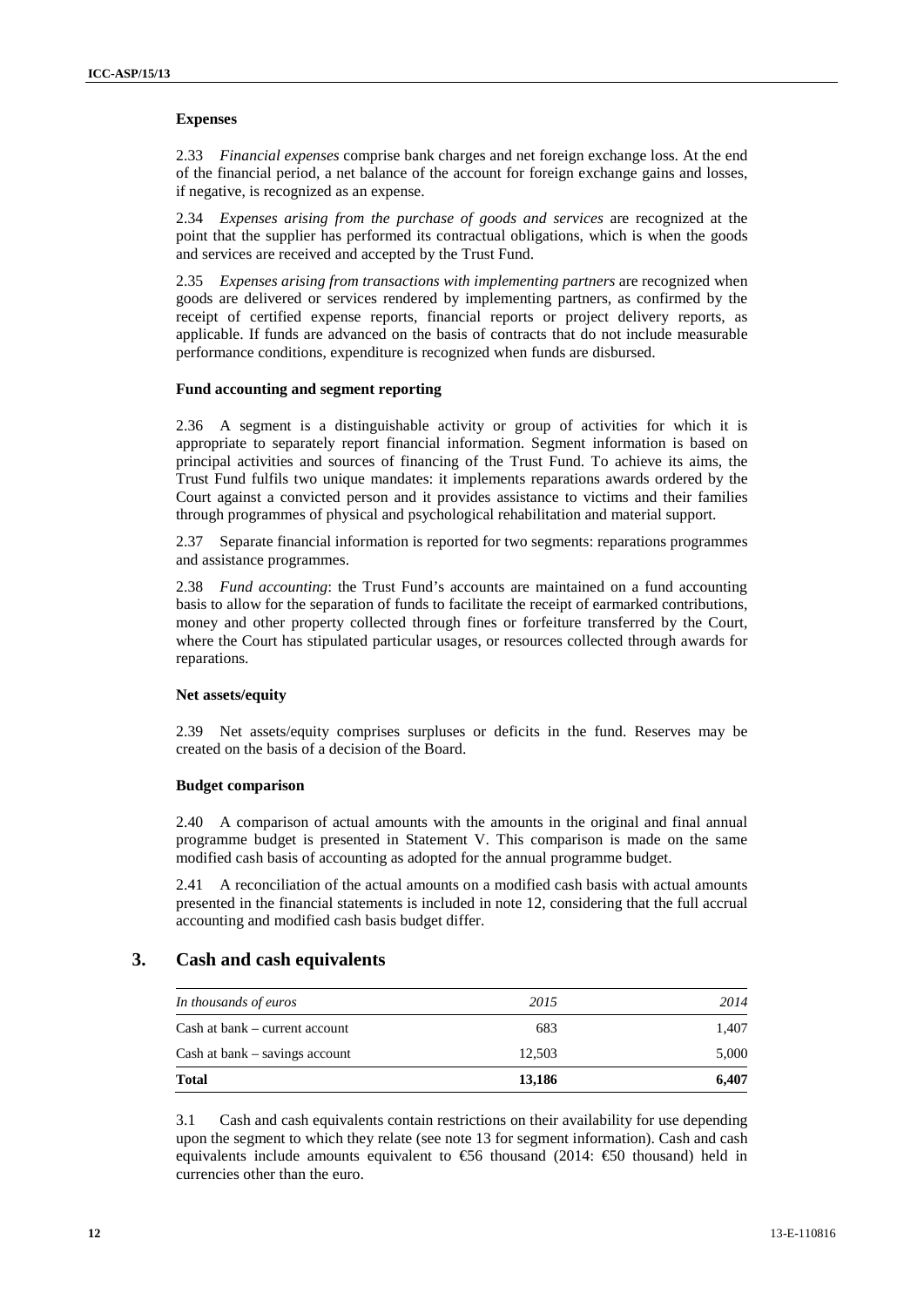3.2 Interest-bearing bank accounts and term deposits yielded interest at an average annual rate of 0.48 per cent.

### **4. Time deposits**

| In thousands of euros | 2015           | 2014  |
|-----------------------|----------------|-------|
| Time deposits         | ۰              | 5,473 |
| <b>Total</b>          | $\blacksquare$ | 5,473 |

4.1 There were no time deposits as at 31 December 2015.

### **5. Prepayments and other current assets**

| <b>Total</b>                      | 533  | 454  |
|-----------------------------------|------|------|
| Accrued interest                  | 47   | 19   |
| Advances to implementing partners | 486  | 435  |
| In thousands of euros             | 2015 | 2014 |
|                                   |      |      |

### **6. Receivables from the Court**

| In thousands of euros          | 2015                     | 2014                     |
|--------------------------------|--------------------------|--------------------------|
| Secretariat's surplus for 2013 | $\overline{\phantom{0}}$ | 249                      |
| Secretariat's surplus for 2014 | 154                      | 154                      |
| Secretariat's surplus for 2015 | 49                       | $\overline{\phantom{0}}$ |
| <b>Total</b>                   | 203                      | 403                      |

6.1 For detailed information on receivables from the Court, please refer to note 2.19.

## **7. Accounts payable**

| In thousands of euros             | 2015           | 2014 |
|-----------------------------------|----------------|------|
| Payables to implementing partners |                | 62   |
| <b>Total</b>                      | $\blacksquare$ | 62   |

7.1 Payables to implementing partners represent balances due to implementing partners which were not settled at year end. There were no payables as at 31 December 2015.

## **8. Deferred revenue and accrued expenses**

| In thousands of euros | 2015                     | 2014 |
|-----------------------|--------------------------|------|
| Accrued expenses      | $\overline{\phantom{0}}$ |      |
| <b>Total</b>          | $\blacksquare$           | 27   |

8.1 Accrued expenses represent balances due to implementing partners and relate to the last instalment payable for closed projects pending disbursement. There were no deferred revenue or accrued expenses payable to implementing partners as at 31 December 2015.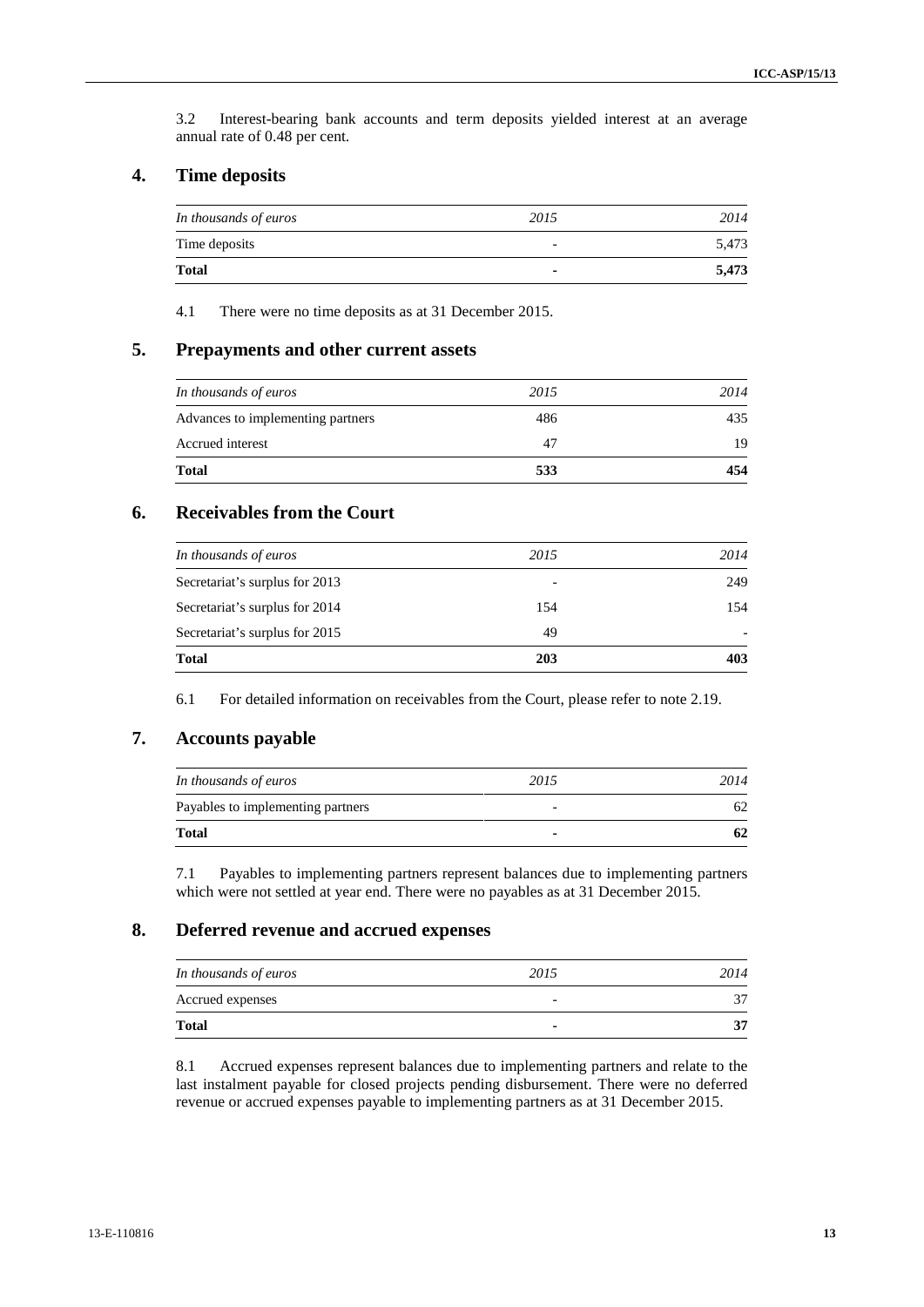## **9. Net assets/equity**

| 203   | 403   |
|-------|-------|
| 8,919 | 8,635 |
| 4,800 | 3,600 |
| 2015  | 2014  |
|       |       |

9.1 General Fund surplus/deficit is non-distributable and represents the accumulated difference between accrual-based accounting and the cash-based surplus calculation, as stipulated in financial regulation 4.6.

## **10. Revenue**

| In thousands of euros             | 2015  | 2014  |  |
|-----------------------------------|-------|-------|--|
| Assessed contributions            | 1,816 | 1,586 |  |
| <b>Voluntary contributions</b>    |       |       |  |
| Earmarked contributions           | 278   | 2,179 |  |
| Non-earmarked contributions       | 2,665 | 2,848 |  |
| Sub-total voluntary contributions | 2,943 | 5,027 |  |
| <b>Financial revenue</b>          |       |       |  |
| Interest revenue                  | 57    | 62    |  |
| Net foreign currency gains        | 37    | 48    |  |
| Sub-total financial revenue       | 94    | 110   |  |
| <b>Total</b>                      | 4,853 | 6.723 |  |

### **Contributions in kind**

10.1 The Court provides various services free of charge to the Trust Fund, including office space, equipment and administrative services.

### **11. Expenses**

| <b>Total</b>              | 3,320 | 2,757 |
|---------------------------|-------|-------|
| Contractual services      | 1,783 | 1,492 |
| Travel and hospitality    | 226   | 150   |
| Employee benefit expenses | 1,311 | 1,115 |
| In thousands of euros     | 2015  | 2014  |

11.1 No *ex-gratia* payment was made by the Trust Fund during the financial period.

### **12. Statement of comparison of budget and actual amounts**

12.1 The Trust Fund's budget and accounts are prepared on different bases. The Statement of financial position, Statement of financial performance, Statement of changes in net assets/equity and Statement of cash flows are prepared on a full accrual basis, whereas the Statement of comparison of budget and actual amounts (Statement V) is prepared on a modified cash basis of accounting.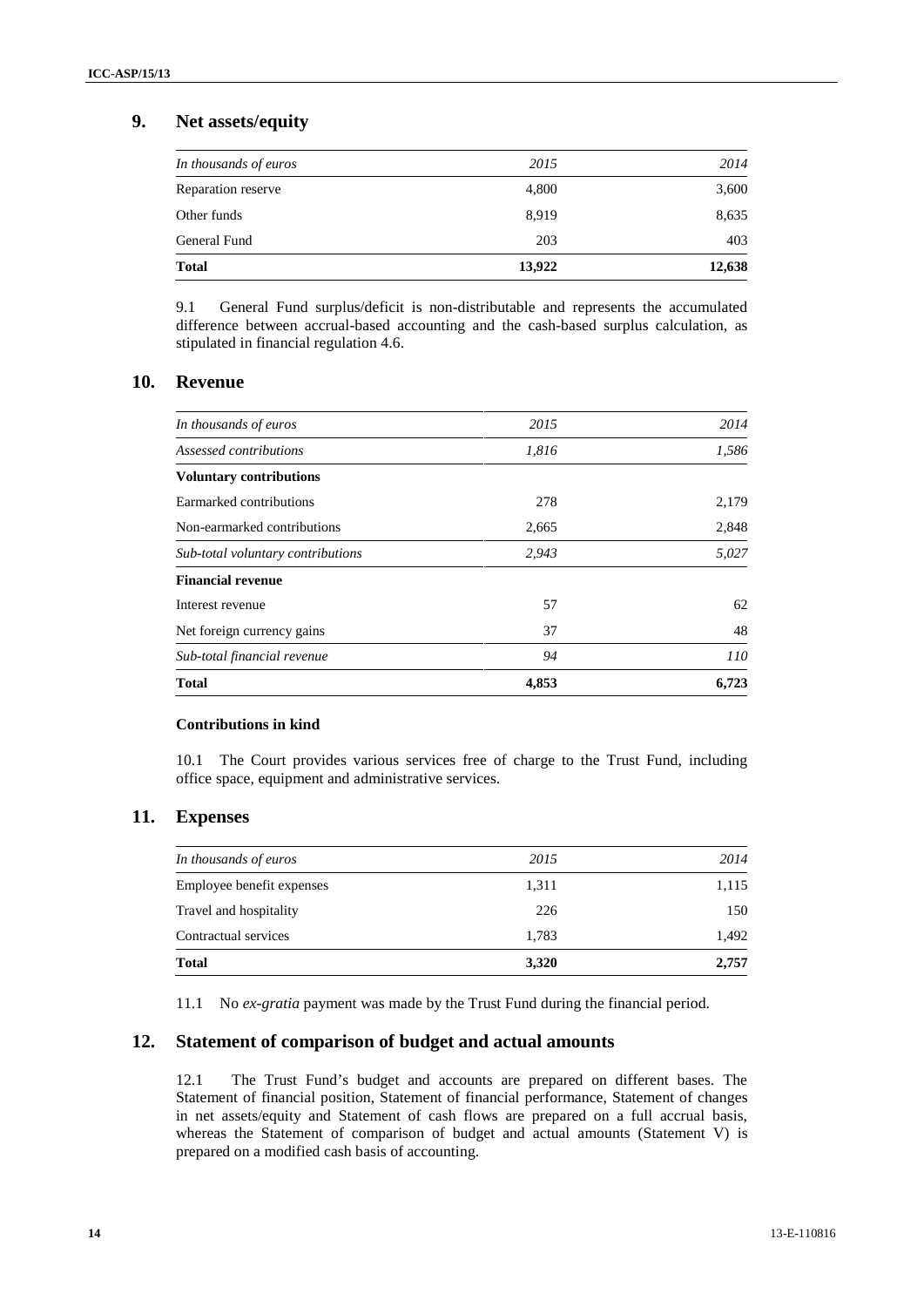12.2 As required under IPSAS 24, where the financial statements and the budget are not prepared on a comparable basis, the actual amounts presented on a comparable basis to the budget are reconciled to the actual amounts presented in the financial statements, identifying separately any basis, timing and entity differences. There are also differences in formats and classification schemes adopted for the presentation of financial statements and the budget.

12.3 Differences in basis occur when the approved budget is prepared on a basis other than the accounting basis, as stated in paragraph 12.1 above.

12.4 Timing differences occur when the budget period differs from the reporting period reflected in the financial statements. There are no timing differences for the Trust Fund for the purposes of comparison of the budget and the actual amounts.

12.5 Entity differences occur when the budget omits programmes or entities that are part of the entity for which the financial statements are prepared. Entity differences include reparations and assistance funds that are reported in detail in the financial statements but are not included in the budgetary process.

12.6 Differences in presentation are due to differences in the format and classification schemes adopted for the presentation of the Statement of cash flows and Statement of comparison of budget and actual amounts.

12.7 Reconciliation between the actual amounts on a comparable basis in the Statement of comparison of budget and actual amounts (Statement V) and the actual amounts in the Statement of cash flows (Statement IV) for the period ended 31 December 2015 is presented below:

| In thousands of euros                                          | <i>Operating</i> | Investing | Financing | Total                    |
|----------------------------------------------------------------|------------------|-----------|-----------|--------------------------|
| Actual amount on comparable basis<br>(Statement V)             | 273              |           |           | 273                      |
| Basis differences                                              | (24)             |           |           | (24)                     |
| Presentation differences                                       | 192              | 57        | (249)     | $\overline{\phantom{0}}$ |
| Entity differences                                             | 6.524            |           |           | 6.524                    |
| Actual amount in the Statement of cash flows<br>(Statement IV) | 6.965            | 57        | (249)     | 6.773                    |

12.8 Open commitments including open purchase orders versus accrued expenses and net cash flows from operating activities are presented as basis differences. The credits to States Parties that do not form part of the Statement of comparison of budget and actual amounts are reflected as presentation differences. Under entity differences, the activities funded from voluntary contributions that are reported in the financial statements are included, as these are not included in the budgetary process.

12.9 An explanation of material differences between the budget and actual amounts is included in the Report on Activities and Programme Performance of the International Criminal Court for the year 2015.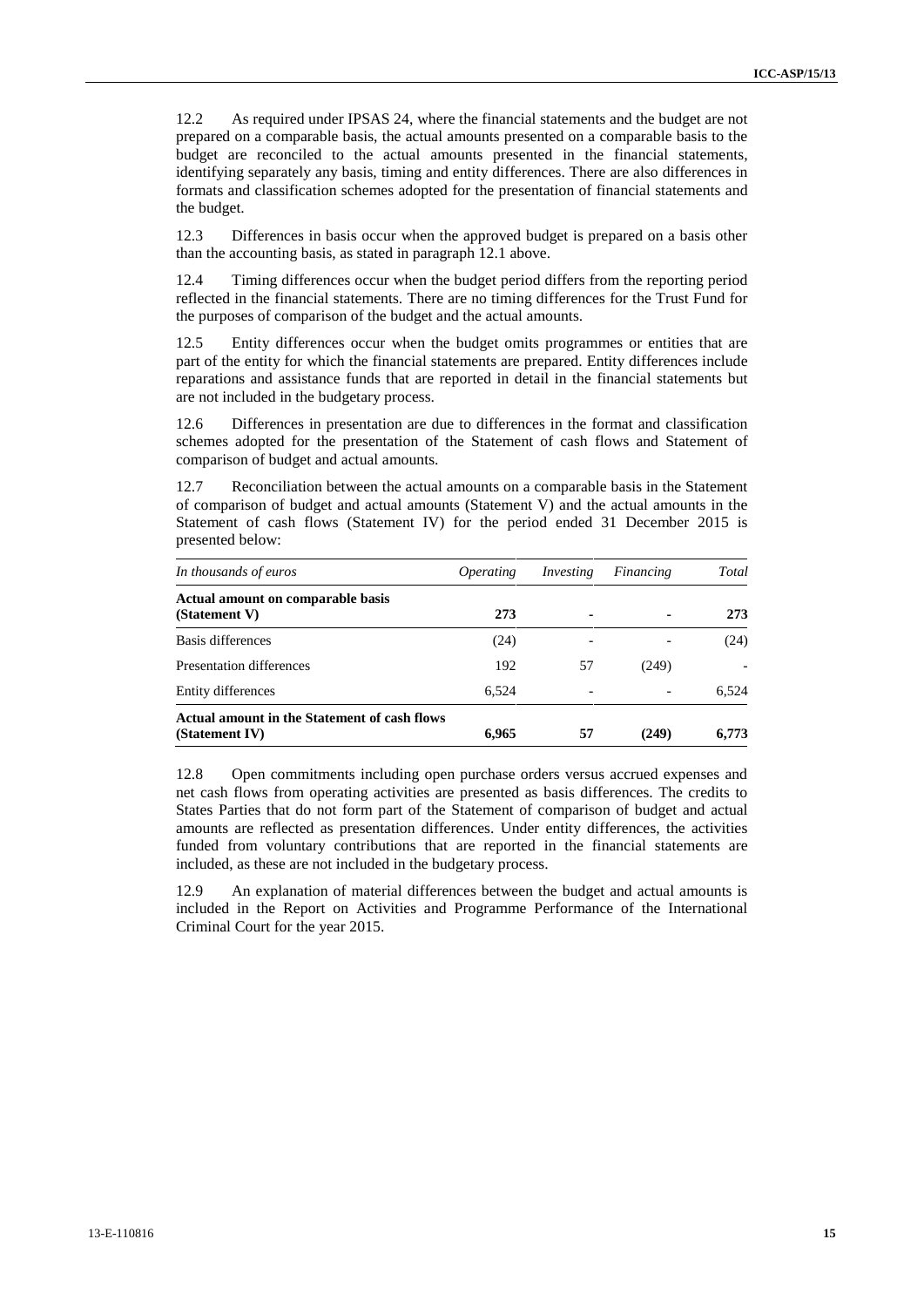# **13. Segment Reporting**

### **Statement of financial position by segment as at 31 December 2015**

| In thousands of euros                   | <b>Reparations</b><br>Programme | Assistance<br>Programme | Unallocated | Total  |
|-----------------------------------------|---------------------------------|-------------------------|-------------|--------|
| <b>Assets</b>                           |                                 |                         |             |        |
| <b>Current assets</b>                   |                                 |                         |             |        |
| Cash and cash equivalents               | 4,800                           | 8,386                   |             | 13,186 |
| Time deposits                           |                                 |                         |             |        |
| Prepayments and other current assets    |                                 | 533                     |             | 533    |
| Receivables from the Court              |                                 |                         | 154         | 154    |
| Total current assets                    | 4,800                           | 8,919                   | 154         | 13,873 |
| <b>Non-current assets</b>               |                                 |                         |             |        |
| Receivables from the Court              |                                 |                         | 49          | 49     |
| Total non-current assets                |                                 |                         | 49          | 49     |
| <b>Total assets</b>                     | 4,800                           | 8,919                   | 203         | 13,922 |
| <b>Liabilities</b>                      |                                 |                         |             |        |
| <b>Current liabilities</b>              |                                 |                         |             |        |
| Accounts payable                        |                                 |                         |             |        |
| Deferred revenue and accrued expenses   |                                 |                         |             |        |
| Total current liabilities               |                                 |                         |             |        |
| <b>Total liabilities</b>                |                                 |                         |             |        |
| Net assets/equity                       | 4,800                           | 8,919                   | 203         | 13,922 |
| Total liabilities and net assets/equity | 4,800                           | 8,919                   | 203         | 13,922 |

### **Statement of financial performance by segment for the year ended 31 December 2015**

| In thousands of euros                             | Reparations<br>Programme | Assistance<br>Programme | Unallocated | Total |
|---------------------------------------------------|--------------------------|-------------------------|-------------|-------|
| <b>Revenue</b>                                    |                          |                         |             |       |
| Assessed contributions                            |                          |                         | 1,816       | 1,816 |
| Voluntary contributions                           |                          | 2,943                   |             | 2,943 |
| Financial revenue                                 |                          | 94                      |             | 94    |
| Total revenue                                     |                          | 3,037                   | 1,816       | 4,853 |
| <b>Expenses</b>                                   |                          |                         |             |       |
| Administrative expenses                           |                          |                         | 1,766       | 1,766 |
| Sexual and gender-based violence project expenses |                          | 1,008                   |             | 1,008 |
| Other assistance project expenses                 |                          | 546                     |             | 546   |
| Total expenses                                    |                          | 1,554                   | 1,766       | 3,320 |
| Surplus/(deficit) for the period                  |                          | 1,483                   | 50          | 1,533 |

13.1 There were no activities relating to the reparations programme during the financial period.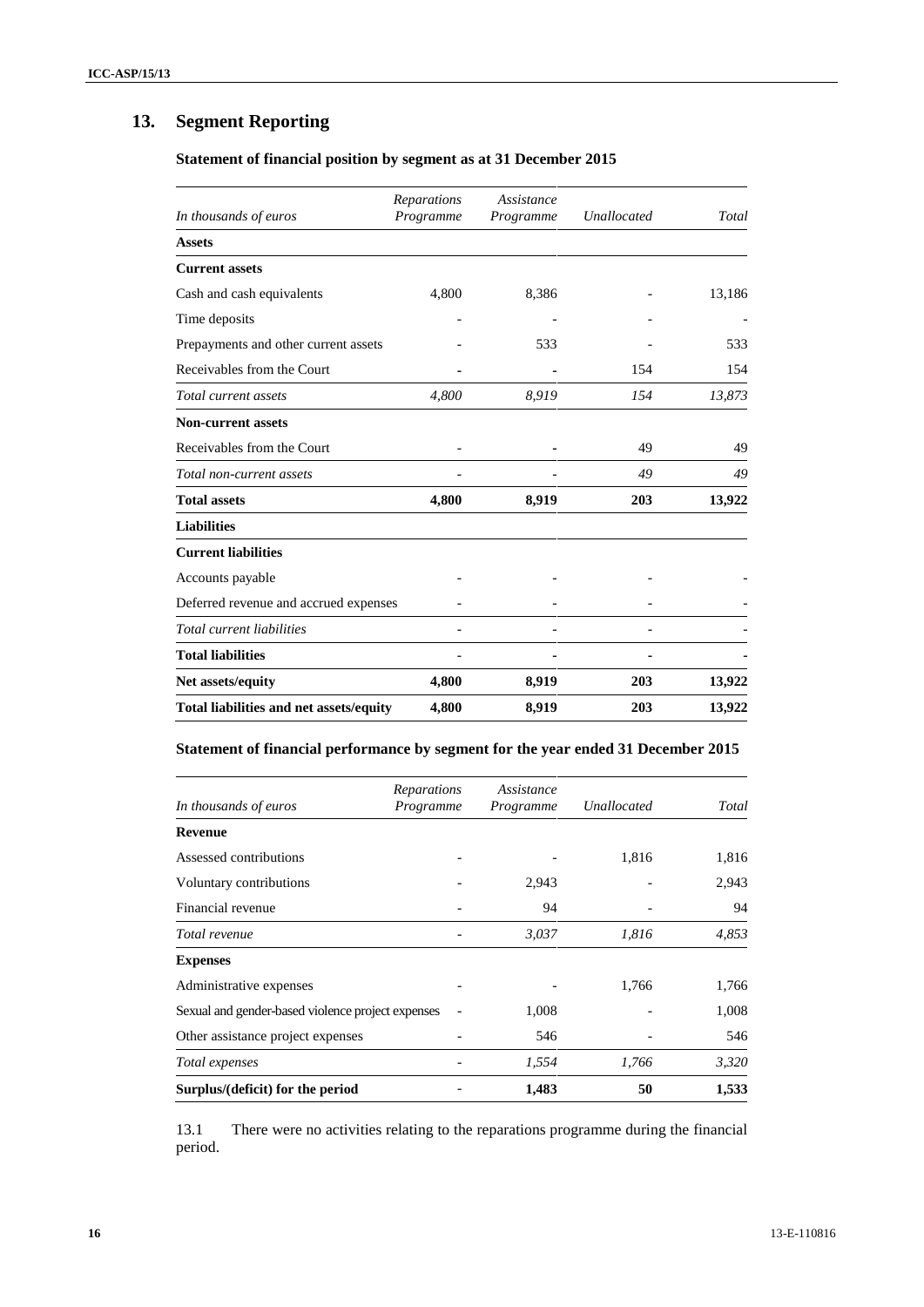| In thousands of euros                   | Reparations<br>Programme | Assistance<br>Programme | <b>Unallocated</b> | Total  |
|-----------------------------------------|--------------------------|-------------------------|--------------------|--------|
| <b>Assets</b>                           |                          |                         |                    |        |
| <b>Current assets</b>                   |                          |                         |                    |        |
| Cash and cash equivalents               |                          | 6,407                   |                    | 6,407  |
| Time deposits                           | 3,600                    | 1,873                   |                    | 5,473  |
| Prepayments and other current assets    |                          | 454                     |                    | 454    |
| Receivables from the Court              |                          |                         | 249                | 249    |
| Total current assets                    | 3,600                    | 8,734                   | 249                | 12,583 |
| <b>Non-current assets</b>               |                          |                         |                    |        |
| Receivables from the Court              |                          |                         | 154                | 154    |
| Total non-current assets                |                          |                         | 154                | 154    |
| <b>Total assets</b>                     | 3,600                    | 8,734                   | 403                | 12,737 |
| <b>Liabilities</b>                      |                          |                         |                    |        |
| <b>Current liabilities</b>              |                          |                         |                    |        |
| Accounts payable                        |                          | 62                      |                    | 62     |
| Deferred revenue and accrued expenses   |                          | 37                      |                    | 37     |
| Total current liabilities               |                          | 99                      |                    | 99     |
| <b>Total liabilities</b>                |                          | 99                      |                    | 99     |
| Net assets/equity                       | 3,600                    | 8,635                   | 403                | 12,638 |
| Total liabilities and net assets/equity | 3,600                    | 8,734                   | 403                | 12,737 |

### **Statement of financial position by segment as at 31 December 2014**

### **Statement of financial performance by segment for the year ended 31 December 2014**

| In thousands of euros                             | Reparations<br>Programme | Assistance<br>Programme | Unallocated | Total |
|---------------------------------------------------|--------------------------|-------------------------|-------------|-------|
| <b>Revenue</b>                                    |                          |                         |             |       |
| Assessed contributions                            |                          |                         | 1,586       | 1,586 |
| Voluntary contributions                           |                          | 5,027                   |             | 5,027 |
| Financial revenue                                 |                          | 110                     |             | 110   |
| Total revenue                                     |                          | 5,137                   | 1,586       | 6,723 |
| <b>Expenses</b>                                   |                          |                         |             |       |
| Administrative expenses                           |                          |                         | 1,433       | 1,433 |
| Sexual and gender-based violence project expenses |                          | 955                     |             | 955   |
| Other assistance project expenses                 |                          | 369                     |             | 369   |
| Total expenses                                    |                          | 1,324                   | 1,433       | 2,757 |
| Surplus/(deficit) for the period                  |                          | 3,813                   | 153         | 3,966 |

## **14. Commitments**

14.1 At 31 December 2015, the Trust Fund had contractual commitments amounting to €1,228 thousand based on contracts concluded with implementing partners.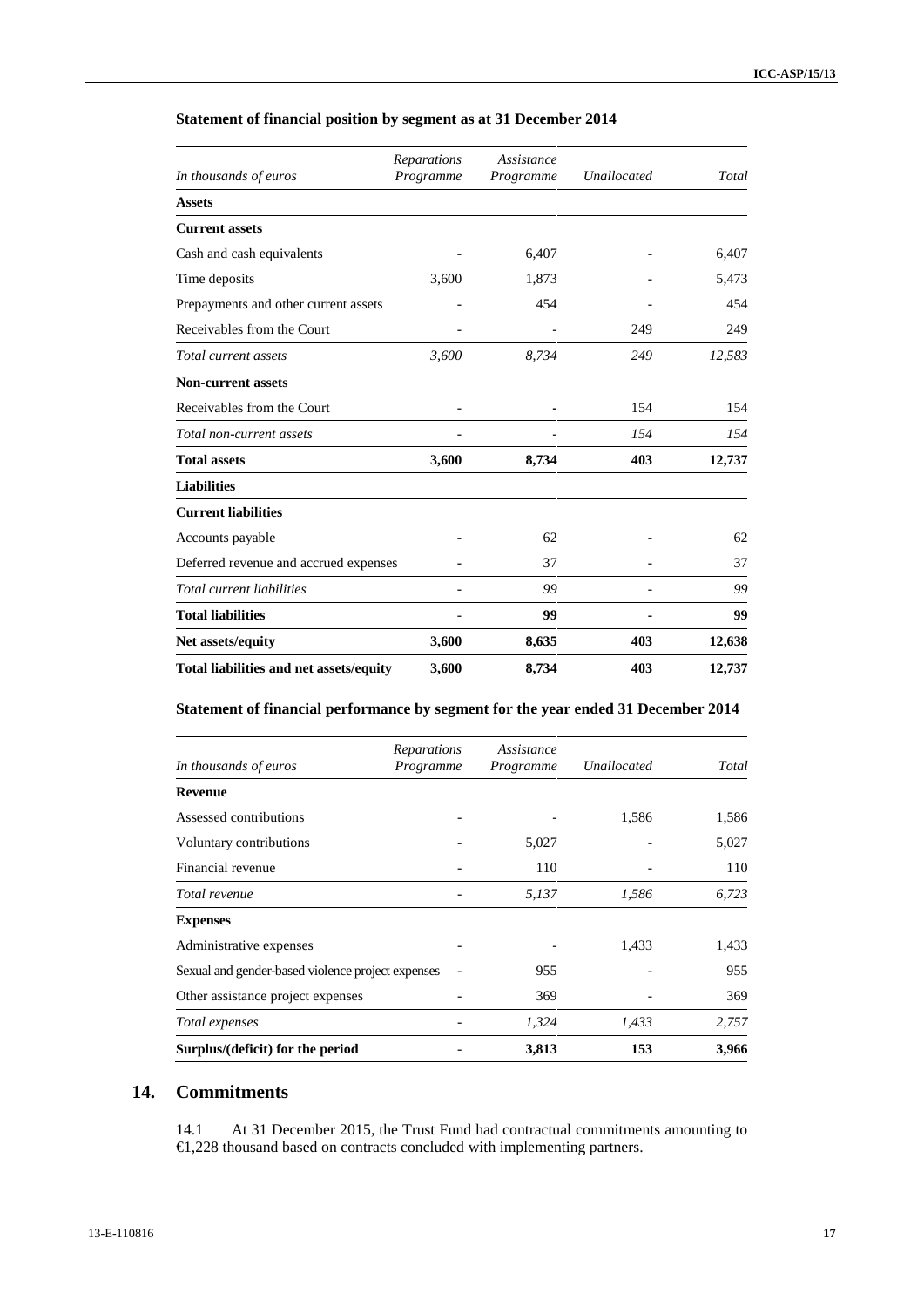### **15. Related party disclosures**

15.1 The expense recognized includes aggregate remuneration paid to key management personnel, including net salaries, post adjustment, entitlements, assignment and other grants, rental subsidy, employer contributions to the pension plan and current health insurance contributions. It also includes expense in respect of post-employment benefits and other long-term benefits.

15.2 The key management personnel of the Trust Fund are the Board of Directors and the Executive Director. The Board serves on a pro bono basis.

15.3 The expense recognized during the year and outstanding balances of receivables at year end are as follows:

| In thousands of euros    | No. of<br>individuals | Aggregate<br>remuneration | Receivables              |
|--------------------------|-----------------------|---------------------------|--------------------------|
| Key management personnel |                       | 183                       | $\overline{\phantom{0}}$ |

15.4 Key management personnel also qualify for post-employment benefits and other long-term benefits. At year end, accrued liabilities amounted to:

| In thousands of euros | Annual<br>leave<br>accrual | <i>Other</i><br>long-term<br>benefits | Post-<br>employment<br>benefits | Total |
|-----------------------|----------------------------|---------------------------------------|---------------------------------|-------|
| Current               | 14                         |                                       |                                 | 14    |
| Non-current           | $\overline{\phantom{0}}$   |                                       | 37                              | 38    |
| <b>Total</b>          | 14                         |                                       | 37                              | 52    |

15.5 The Court and the Trust Fund are related parties as they are subject to common control by the Assembly.

15.6 The receivable from the Court at year end amounted to €203 thousand. In 2015, the Assembly approved an appropriation of €1,816 thousand for the Secretariat which administers the Trust Fund and provides administrative support to the Board and its meetings. Expenditures on a modified cash basis for the Secretariat during the financial period, as disclosed in Statement V, are €1,543 thousand. The unspent amount of appropriations for the current and prior period is pending credit to States Parties.

15.7 The Court provides various services free of charge to the Trust Fund, including office space, equipment and administrative services.

### **16. Events after the reporting date**

16.1 On the date of signing of these accounts, there were no material events, favourable or unfavourable, between the reporting date and the date on which the financial statements were authorized for issue that affected these statements.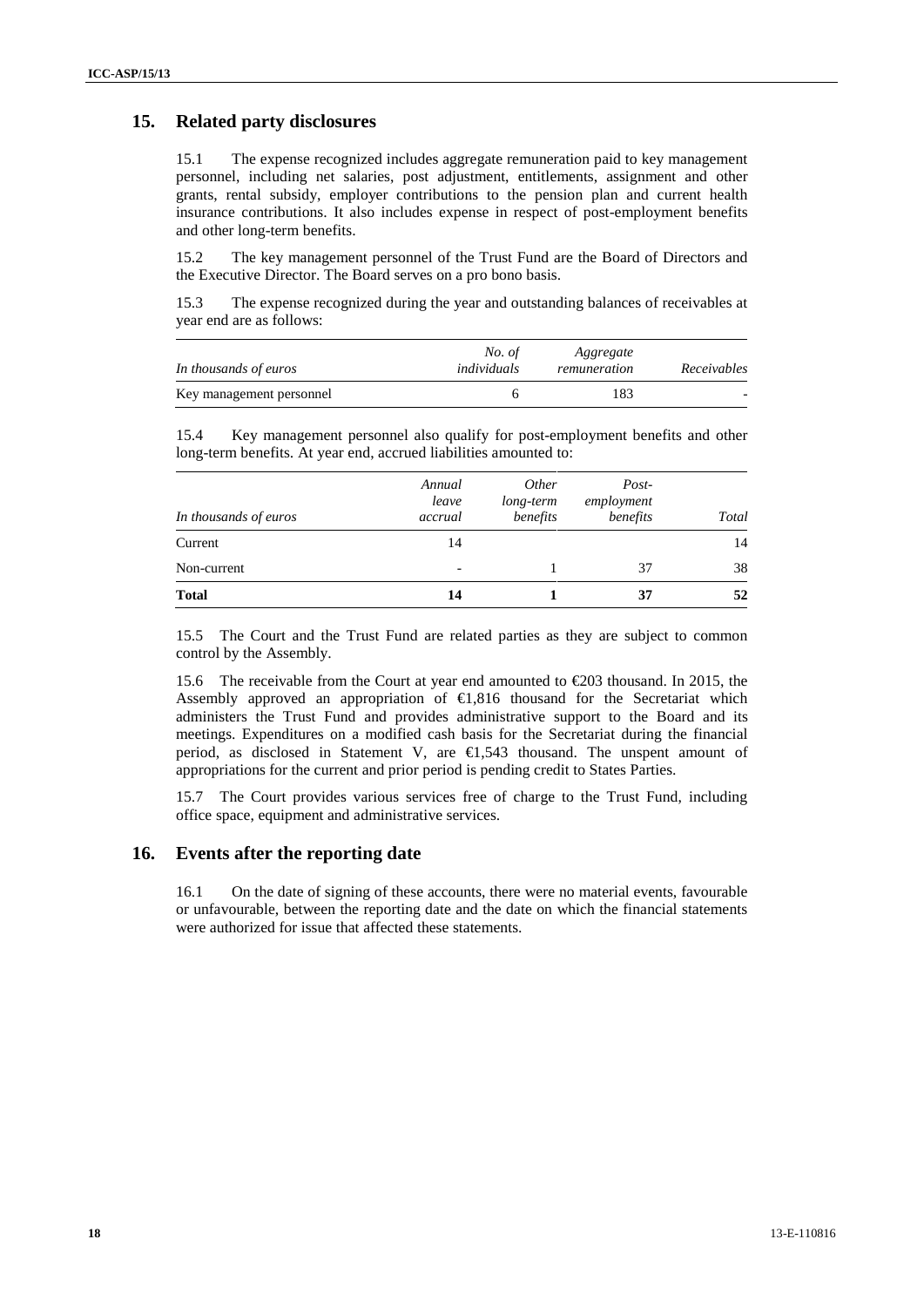# **External audit report on the financial statements of the Trust Fund for Victims - Financial year ended 31 December 2015**

### *Table of contents*

| $\mathbf{L}$ |                                                                         |  |
|--------------|-------------------------------------------------------------------------|--|
| $\Pi$ .      |                                                                         |  |
| III.         |                                                                         |  |
|              |                                                                         |  |
| V.           |                                                                         |  |
|              |                                                                         |  |
|              | Annex: Follow-up on previous recommendations made by the United Kingdom |  |

## **I. Audit objectives, scope and approach**

1. We have audited the financial statements of the Trust Fund for Victims (TFV) in accordance with the International Standards on Auditing (ISA) and Regulation 12 of the Financial Regulations and Rules of the International Criminal Court, including the additional terms of reference governing the audit.

2. The overall objective of an audit of financial statements is to obtain reasonable assurance about whether the financial statements as a whole are free from material misstatement, whether due to fraud or error, thereby enabling the auditor to express an opinion on whether the financial statements are prepared, in all material respects, in accordance with the applicable financial framework.

3. The additional terms of reference governing the audit of ICC and all trust funds including The Trust Fund for Victims, disclosed in the annex 6.(c) to the Financial Regulations and Rules lists other matters, which the External Auditor considers should be brought to the notice of the Assembly of States Parties, such as wasteful or improper expenditure of The Trust Fund for Victims' money and other assets, and expenditure not in accordance with the intention of the Assembly of States Parties.

4. The audit consisted of two phases:

(a) An interim phase (from 11 to 22 January 2016) focused on aspects related to internal controls and International Public Sector Accounting Standards (IPSAS);

(b) A final phase (from 23 May to 10 June 2016) focused on the financial statements and the disclosure requirements under IPSAS, as well as on governance controls and monitoring.

5. The audit closing meeting with the Executive Director of The Trust Fund for Victims and colleagues took place on 9 June 2016.

6. This report has been prepared, taking into account the written comments sent by The Trust Fund for Victims on 6 July 2016.

7. We express an **unqualified opinion** on the financial statements of The Trust Fund for Victims for the financial year ended 31 December 2015.

# **II. Recommendations**

**Recommendation 1.** The External Auditor recommends that the TFV Secretariat define the performance evaluation criteria in the tender documents to standardise the monitoring procedures and allow for potential benchmarking.

**Recommendation 2.** The External Auditor recommends that the TFV Secretariat implement financial training initiatives for field programme officers.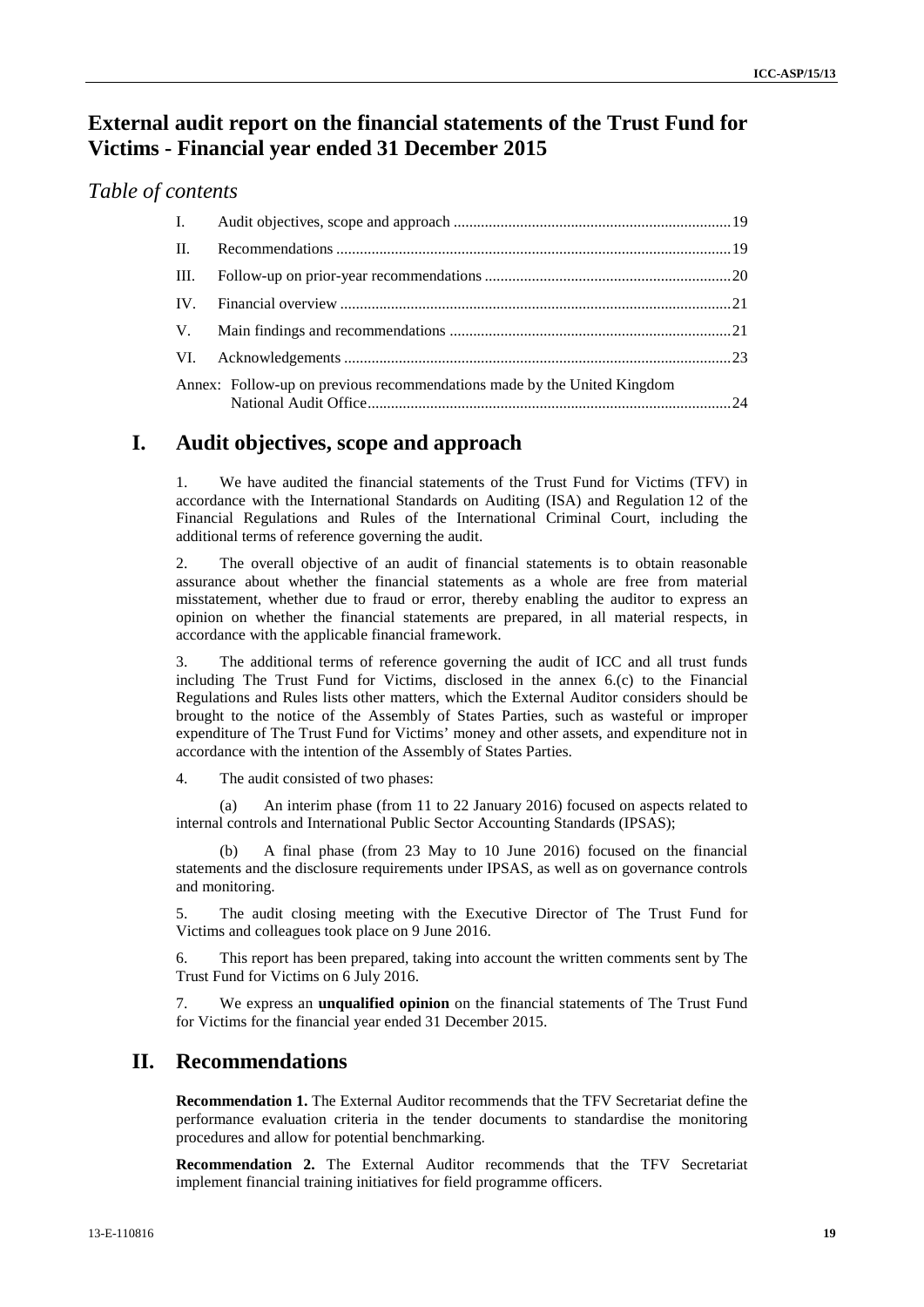**Recommendation 3.** The External Auditor recommends that the TFV Secretariat strengthen the financial control of operations carried out by the implementing partners by requiring that the Field Programme Officers' duties include spot-checks of expenses incurred (invoices and purchase orders). The results of these checks should be made available to headquarters to justify the actual expenses incurred.

**Recommendation 4***.* To ensure effective project monitoring and control, the External Auditor recommends that the TFV Secretariat strengthen the field teams.

## **III. Follow-up on prior-year recommendations**

8. The External Auditor reviewed the implementation of the recommendations made in the context of the audits of the financial statements conducted in previous years.

| No.    | Subject                                                         | Outstanding recommendations                                                                                                                                                                                                                                                                                                                                                                                                                                                                                                                                                                                                                                                                                | Partially<br>Implemented implemented implemented | <b>Not</b>     |
|--------|-----------------------------------------------------------------|------------------------------------------------------------------------------------------------------------------------------------------------------------------------------------------------------------------------------------------------------------------------------------------------------------------------------------------------------------------------------------------------------------------------------------------------------------------------------------------------------------------------------------------------------------------------------------------------------------------------------------------------------------------------------------------------------------|--------------------------------------------------|----------------|
|        |                                                                 | In order to clarify the scope of the Registrar's delegation of<br>authority to the Secretariat of The Trust Fund for Victims, the<br>External Auditor recommends to:                                                                                                                                                                                                                                                                                                                                                                                                                                                                                                                                       |                                                  |                |
| 2014/1 | Delegation of<br>the Registrar's<br>administrative<br>authority | For the TFV Secretariat, in consultation with the<br>(a)<br>Registrar, (i) to review the scope of the delegation of authority<br>in order to clarify the roles and responsibilities over all<br>eventualities, such as the conclusion, suspension, termination<br>and extension of contracts with implementing partners; (ii) and<br>to ensure proper authority has been granted to the TFV<br>Secretariat staff so they may manage their operations and<br>activities, as indicated in the TFV Regulations.                                                                                                                                                                                               |                                                  | X              |
|        |                                                                 | Establish a suitable arbitration mechanism,<br>(b)<br>involving if necessary the Board of Directors of the TFV and the<br>Bureau or another appropriate subsidiary organ of the Assembly<br>of State Parties, to guarantee a smooth decision making process<br>and avoid unnecessary delays and tensions.                                                                                                                                                                                                                                                                                                                                                                                                  |                                                  |                |
| 2014/2 | Management<br>roles and<br>responsibilities                     | The external auditor recommends putting an end to existing<br>managerial ambiguities within TFV Secretariat leading to a lack<br>of clarity about accountability and responsibilities by clarifying<br>the roles and responsibilities of the TFV staff mainly as regards<br>fund-raising, donor relations and project contract<br>to<br>management in order to avoid overlaps and to make the<br>decisions and activities of TFV more effective and coordinated.<br>This could be done through the review of the work surveys and<br>job descriptions; and adoption of the responsibility assignment<br>chart as proposed by TFV, which identifies roles and<br>responsibilities and avoids any confusion. |                                                  | X              |
|        |                                                                 | Total number of outstanding recommendations: 2                                                                                                                                                                                                                                                                                                                                                                                                                                                                                                                                                                                                                                                             |                                                  | $\overline{2}$ |

9. According to the TFV, the 2014-1 and 2014-2 recommendations remain open owing to "*partial implementation of the Revision plan adopted in August 2015 by the Board of Directors of The Trust Fund for Victims. This Revision plan called for the abolishment of a Senior Programme Officer position along with a reorganisation of the Secretariat of The Trust Fund for Victims (creation of a Finance Officer position and higher grades for certain existing positions). However, this new structure requires additional funding, which the CBF did not approve at the 2016 budget meeting. It will be reintroduced at the CBF's 2017 budget meeting*".

10. The External Auditor also found that the last 2010-6 recommendation in the United Kingdom National Audit Office's audit report was implemented with the adoption of the annual Performance Monitoring Plan in April 2016. The content of the recommendations is detailed in the annex to this report.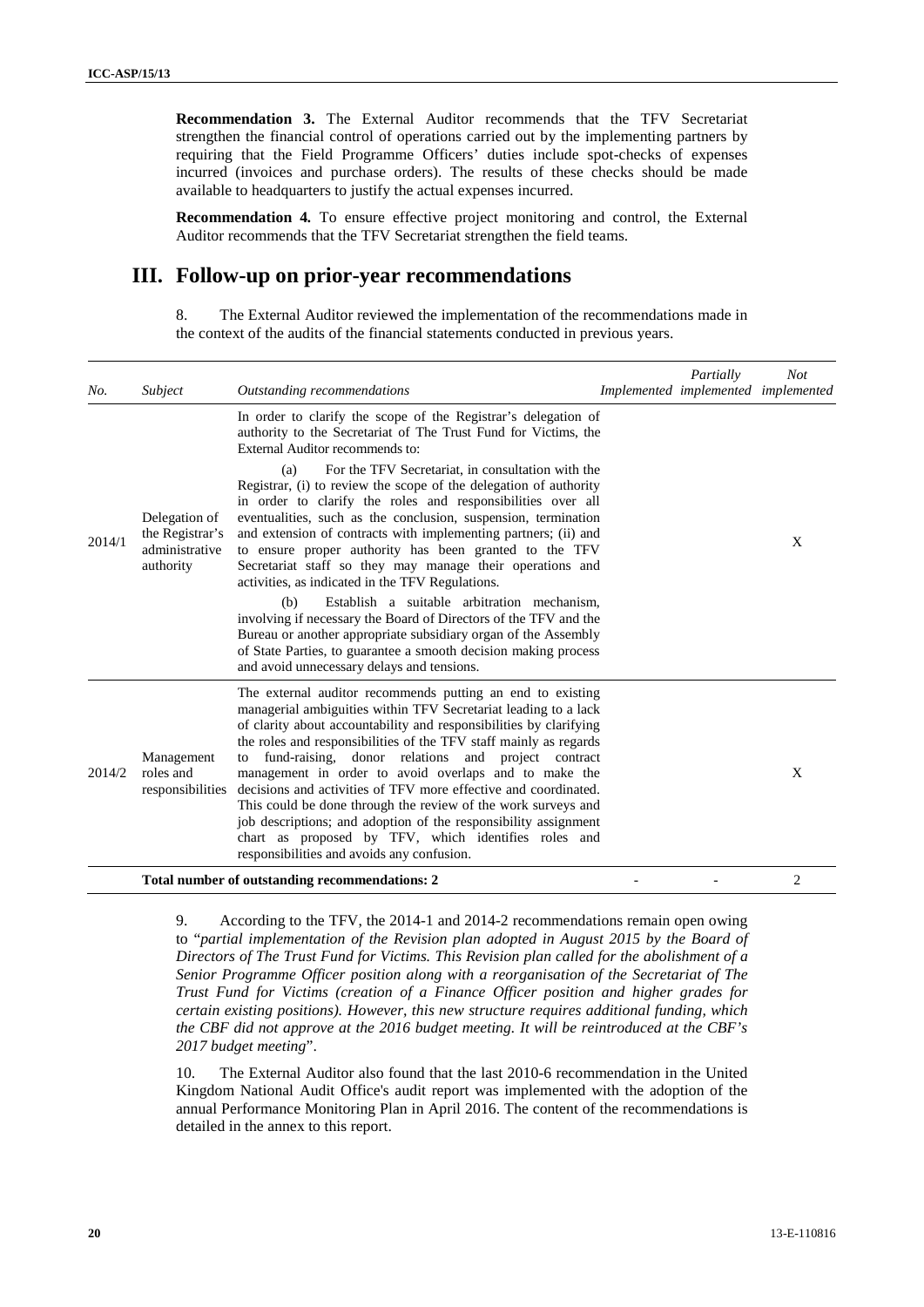## **IV. Financial overview**

11. The TFV's statement of financial performance shows that the surplus for the period declined from  $\epsilon$ 3,966 thousand in 2014 to  $\epsilon$ 1,533 thousand in 2015. This can be attributed mainly to the  $\epsilon 2.084$  thousand decrease in voluntary contributions and the  $\epsilon 230$  thousand increase in programme expenses. According to the TFV, voluntary contributions declined as donors are now coping with additional budget constraints due to the massive influx of migrants and refugees into Europe. Additionally, the increase in programme expenses resulted from authorisation to continue existing projects (Democratic Republic of the Congo and Uganda) and establish six new projects in Uganda.

12. The statement of financial position grew by €1,185 thousand in 2015, due mainly to the €1,306 thousand increase in cash on hand.

# **V. Main findings and recommendations**

### **1. Physical and psychological rehabilitation projects in Uganda**

13. The TFV, established by Article 79 of the Rome Statute, was created by decision of the Assembly of States Parties in 2002 and began its field operations in 2008.

14. The TFV has two mandates:

(a) The assistance mandate, which consists of three forms of intervention: physical rehabilitation, psychological rehabilitation and material support. Using donors' voluntary contributions, the TFV provides assistance to victims and their families when their situation falls under ICC jurisdiction. The assistance mandate is one way to provide an immediate response to the urgent needs of victims (and their community) who have suffered harm due to the commission of crimes under the jurisdiction of the ICC. The assistance mandate makes it possible to help victims without having to consider the perpetrator of the crimes.

(b) The reparations mandate, which involves implementing awards for reparations ordered by the ICC against a convicted person.

Regarding its assistance mandate, in 2015 the TFV launched six new projects in Northern Uganda with the aim of delivering assistance and integrated physical and psychological rehabilitation services to victims, through its implementing partners on the field.

16. The External Auditor reviewed the six new projects launched in 2015 in Uganda, representing €217 thousand of expenses in 2015.

| Uganda Projects                                               | <b>Budget 2015-2016</b> | <b>Budget 2016-2017</b> | Period                    |
|---------------------------------------------------------------|-------------------------|-------------------------|---------------------------|
| Transcultural Psychosocial<br>Organization - TPO              | 60,000                  | 100,000                 | $24/04/2015 - 23/04/2016$ |
| Amuria District Development<br>Agency - ADDA                  | 60,000                  | 100,000                 | $24/04/2015 - 23/04/2016$ |
| North Chili Producers<br>Association -NECPA                   | 60,000                  | 100,000                 | $24/04/2015 - 23/04/2016$ |
| Center for Children in<br>Vulnerable Situations-CCVS          | 50,000                  | 100,000                 | $24/04/2015 - 23/04/2016$ |
| Ayira Health Services - AHS                                   | 50,000                  | 100,000                 | $24/04/2015 - 23/04/2016$ |
| Gulu Women Economic Development<br>and Globalization - GWED-G | 60,000                  | 100,000                 | $24/04/2015 - 23/04/2016$ |

**Table 1: List of new projects funded in Uganda in 2015 (in euros)**

Source: external auditor, based on information provided by the TFV.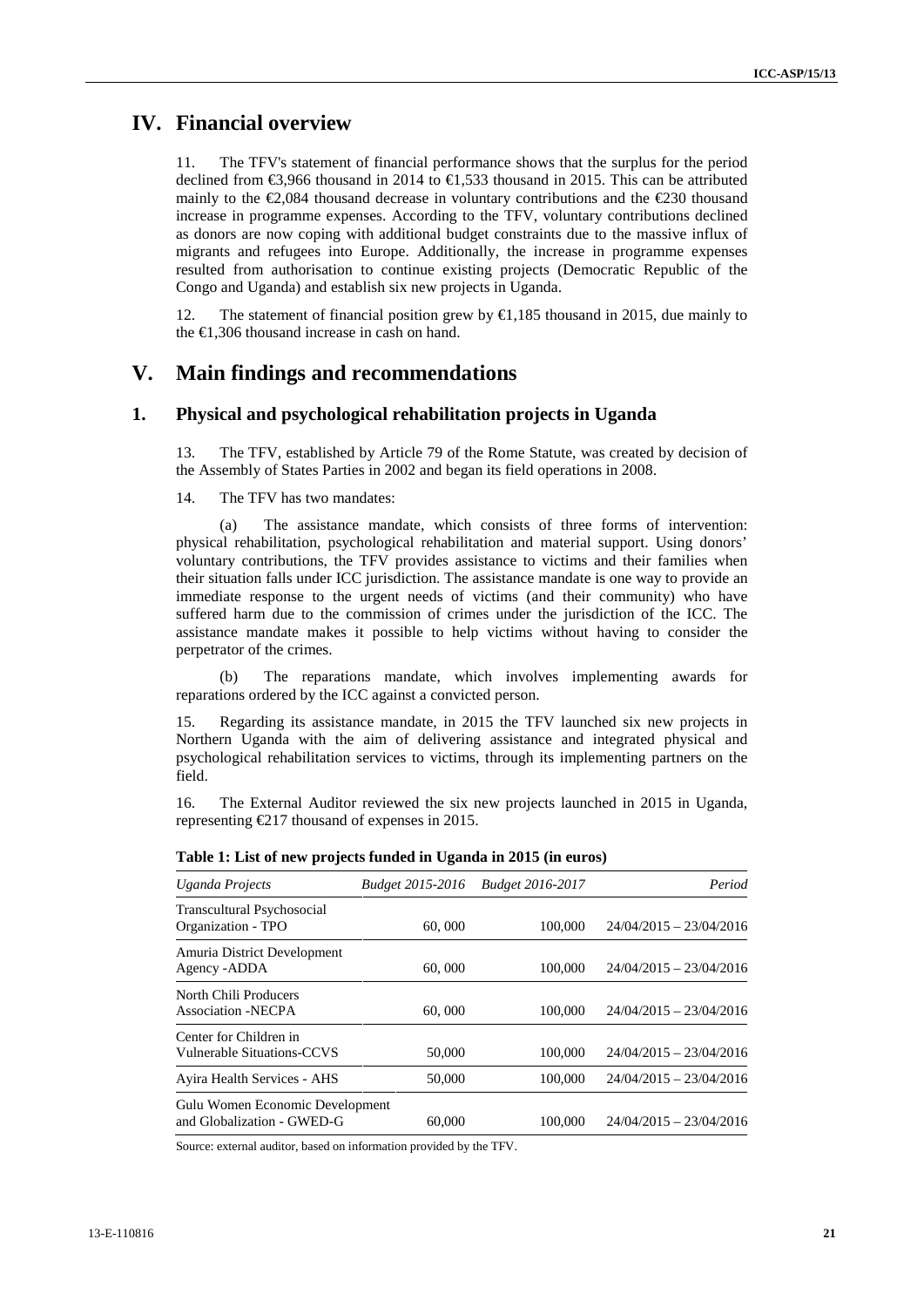17. The TFV is organised as follows: the Secretariat is responsible for the management of administrative and financial procedures, the search for donors, and budgetary control of projects. Field programme managers are responsible for finding local partners and operational project monitoring.

18. According to the job description for Field Programme Officers, they are responsible for monitoring the partners and for overseeing implementation of field projects. They must produce critical reports on project set-up including certification of physical and financial implementation. They check the relevance of the financial reports of the implementing partners and certify their accuracy. They conduct a critical assessment of project implementation and prepare reports for the TFV on the progress made and the corrective measures considered or proposed, where applicable.

19. The External Auditor sought to check the implementation of the projects in financial year 2015 by analysing the quarterly reports provided by the partners in charge of carrying out the projects. It also analysed the monitoring and controls performed first by the Field Programme Officer on the field and then by the Monitoring and Evaluation Officer at TFV headquarters. The External Auditor did not carry out field missions.

20. Its examination of the follow-up files for the six projects and of the quarterly reports prepared by the implementing partners<sup>1</sup> finds as follows:

For each project, the implementing partner proposes its own monitoring indicators in the project proposal template submitted to the TFV. These indicators are generally quantitative measurements of the actions taken (number of victims treated and counselled, number of meetings with victims and their families, number of victims reintegrated into their communities, etc.) accompanied by narratives descriptions. These indicators do not provide a qualitative assessment of the project's impact on the victim's rehabilitation and their reintegration within their families and communities.

(b) The lack of uniform monitoring indicators, as well as a performance evaluation system for the different implementing partners, makes it difficult to compare performances so as to express an opinion on the relevance and efficacy of the programmes. Such benchmarking would make it possible to assign partners a ranking to serve as a database when launching other assistance projects.

(c) The content of the quarterly reports submitted by the implementing partners is useful only for checking the project's objectives as quoted in the contract signed with the TFV against their accomplishments. Consequently, these are in no way auditable financial data. The Field Programme Officers focus only on their visits to partners but under no circumstances do they verify the financial data transmitted. The lack of a purely financial monitoring mechanism means the TFV has no assurance that the funds allocated to the projects and used by the implementing partners are being used efficiently and effectively. During the clearing process, the TFV provided the External Auditor with some additional documentation in order to justify the spot checks realized for Uganda's projects. These evidences were not considered as sufficient to demonstrate the existence of spot checks performed by the Field Officer.

(d) An examination of the 2015 quarterly reports provided by the implementing partners pointed to the existence of erroneous quantitative data in various tables concerning the number of beneficiaries per type of intervention. This finding was discussed with the Monitoring and Evaluation Officer who confirmed these errors. When the Monitoring and Evaluation Officer identified a discrepancy, he checked these figures by phone or email by contacting either the Field Programme Officer or the implementing partner. The new figures were forwarded to him with no additional evidence and he did not request any corrections to the quarterly reports transmitted.

21. The External Auditor's analysis of the files points to internal control weaknesses as regards financial project monitoring.

<sup>1</sup>ADDA (Amuria District Development Agency), AHS (Ayira Health Services), CCVS (Center for Children in Vulnerable Situations), GWED-G (Gulu Women Economic Development and Globalization), North Chili Producers Association (NECPA) and TPO (Transcultural Psychosocial Organization).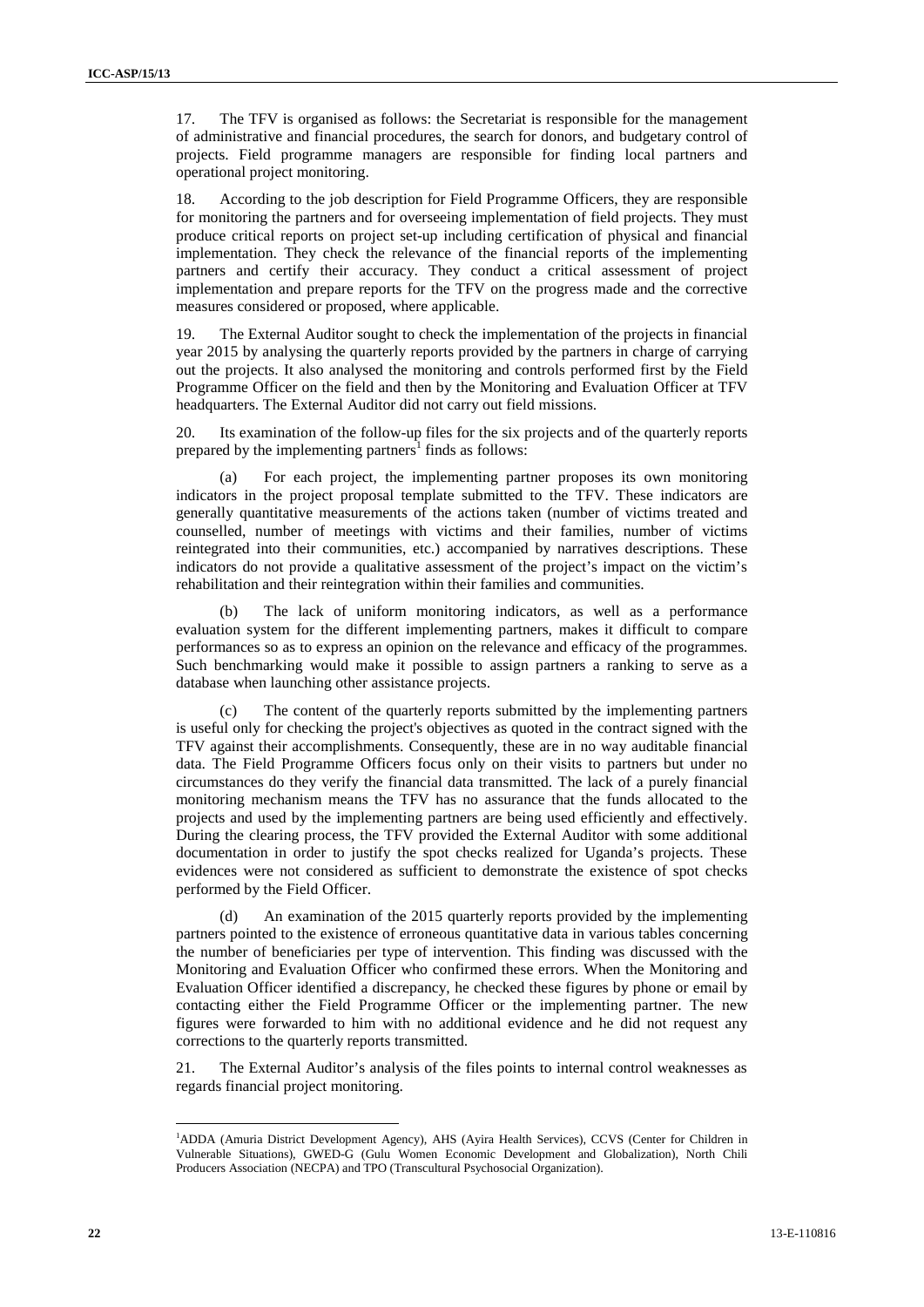22. The External Auditor noted, however, that the TFV was currently reviewing the monitoring and evaluation practices of its implementing partners with the aim of implementing the new performance monitoring plan approved by the Board of Directors in April 2016.

**Recommendation 1.** The External Auditor recommends that the TFV Secretariat define the performance evaluation criteria in the tender documents to standardise the monitoring procedures and allow for potential benchmarking.

23. This lack of financial control can be explained by the required education of Field Program Officers hired, as they do not have a background in finance.

**Recommendation 2.** The External Auditor recommends that the TFV Secretariat implement financial training initiatives for Field Programme Officers.

**Recommendation 3.** The External Auditor recommends that the TFV Secretariat strengthen the financial control of operations carried out by the implementing partners by requiring that the Field Programme Officers' duties include spot-checks of expenses incurred (invoices and purchase orders). The results of these checks should be made available to headquarters to justify the actual expenses incurred.

24. In 2015, three Field Programme Officers were in charge of 13 projects: five projects for the offices in the Democratic Republic of the Congo and eight projects for the Field Programme Officer in Uganda. This last office has a total budget of  $\epsilon$ 2,020 thousand (i.e.  $\epsilon$ 845 thousand and  $\epsilon$ 1,285 thousand) for a country that is the same size as the United Kingdom and where projects cover a geographic area of 263 kilometres not easily accessible by transportation (districts of Gulu, Amuru, Nwoya, Lira, Kitgum, Otuke, Alebtong, Amuria, Soroti and Kaberamaido). This makes it difficult to effectively monitor and evaluate the different projects and implementing partners.

**Recommendation 4.** To ensure effective project monitoring and control, the External Auditor recommends that the TFV strengthen the field teams.

## **VI. Acknowledgements**

25. The External Auditor wishes to thank The Trust Fund for Victims and the members of the Office of the Registrar of the International Criminal Court, for the cooperation and general support provided to the audit teams during the audit.

*End of audit observations*.